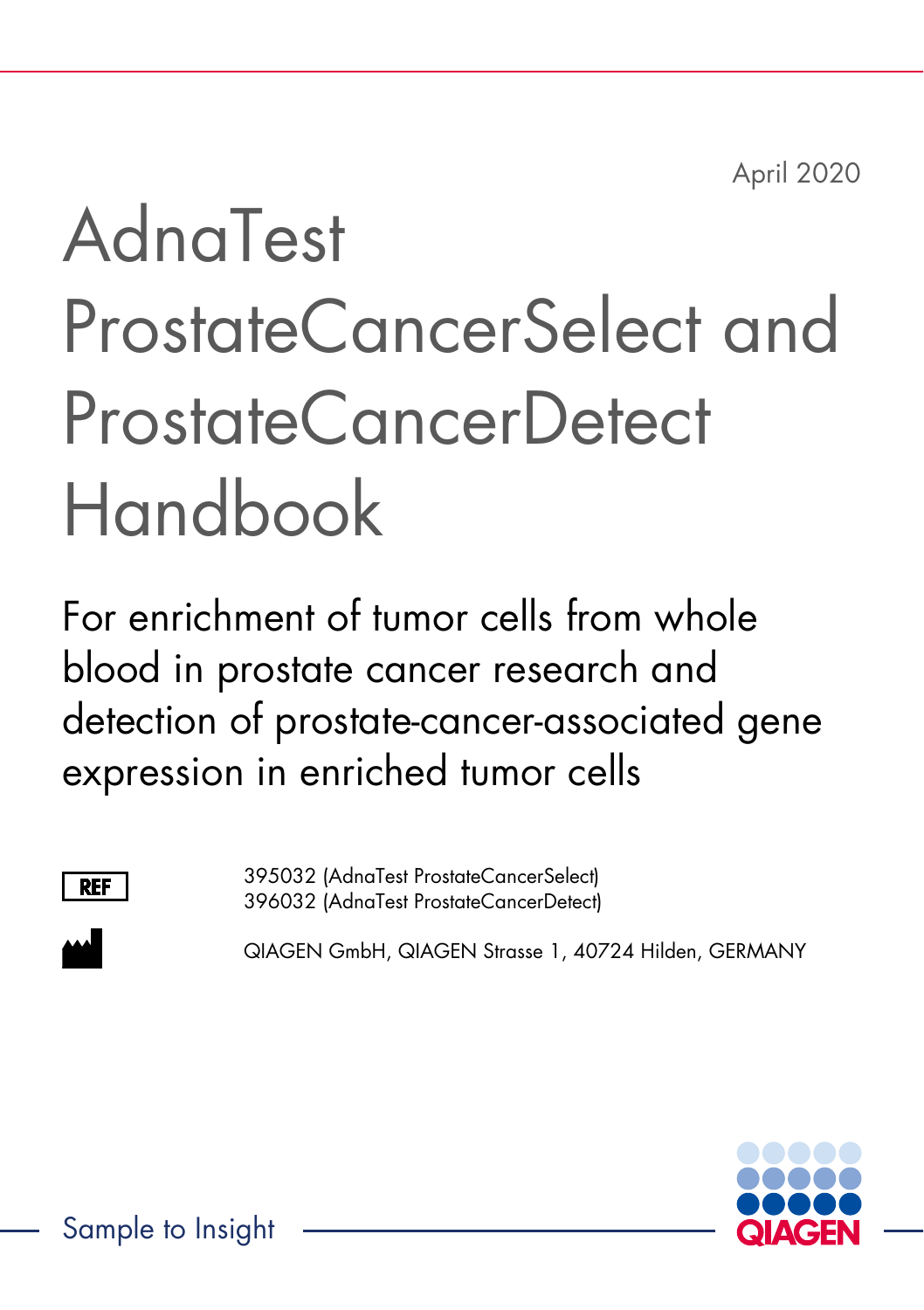### Contents

| Protocol: Enrichment of Tumor Cells Using AdnaTest ProstateCancerSelect 14    |  |
|-------------------------------------------------------------------------------|--|
| Protocol: Detection of Prostate-Cancer-Associated Gene Expression in Enriched |  |
|                                                                               |  |
|                                                                               |  |
|                                                                               |  |
|                                                                               |  |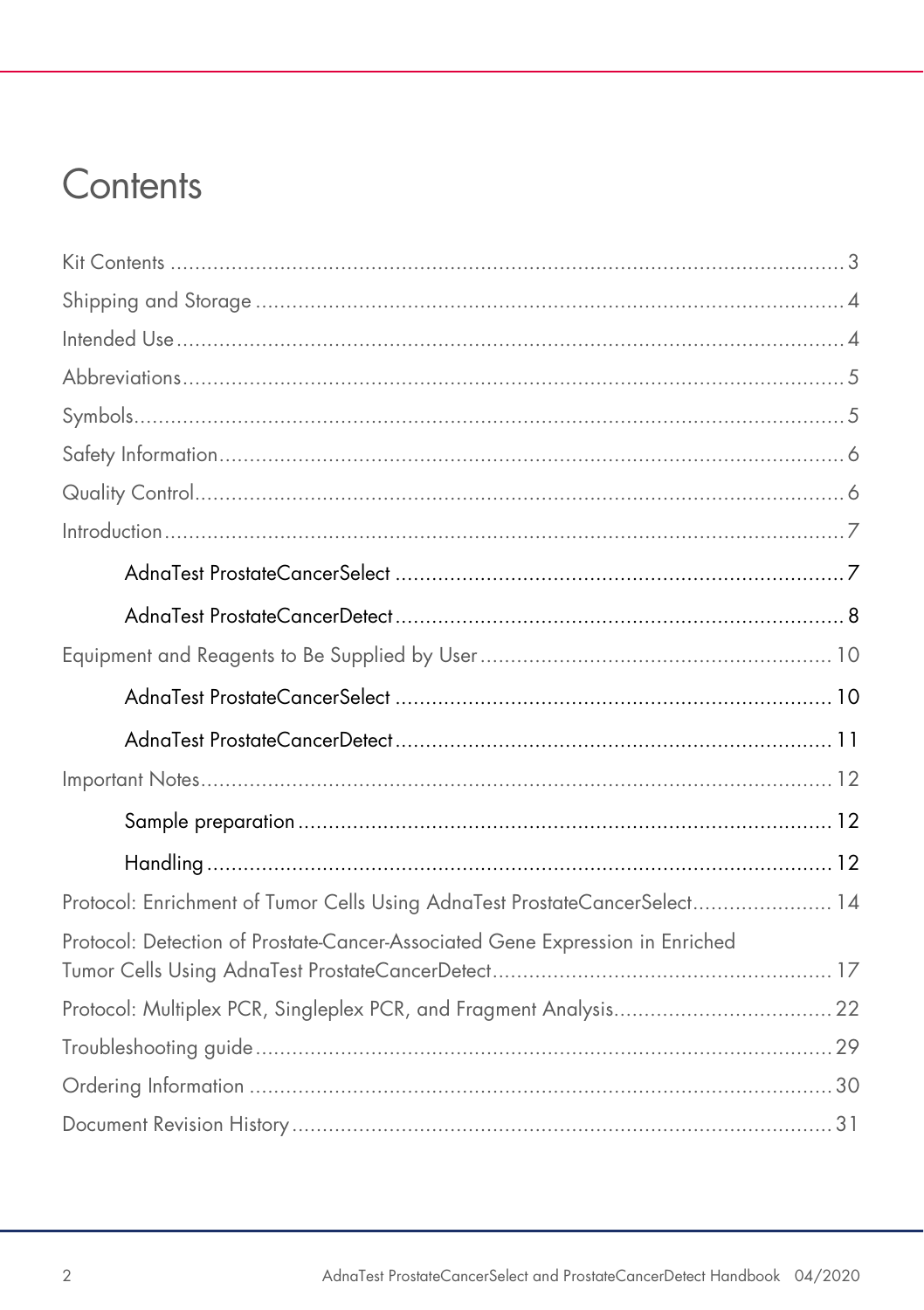### <span id="page-2-0"></span>Kit Contents

| AdnaTest ProstateCancerSelect |                   |
|-------------------------------|-------------------|
| Catalog no.                   | 395032            |
| Number of tests               | 12                |
| Collection Tubes (1.5. ml)    | $3 \times 5$      |
| Collection Tubes (15 ml)      | 24                |
| ProstateSelect Beads          | $1.2$ ml          |
| AdnaTest Lysis/Binding Buffer | $2 \times 1.2$ ml |
| Quick-Start Protocol          |                   |

| AdnaTest ProstateCancerDetect           |                |
|-----------------------------------------|----------------|
| Catalog no.                             | 396032         |
| Number of tests                         | 12             |
| <b>AdnaTest RNA Reagent</b>             | Box 1          |
| AdnaTest Lysis/Binding Buffer           | $2 \text{ ml}$ |
| Oligo(dT) <sub>25</sub> Beads           | $355$ $\mu$    |
| <b>RNA Purification Buffer A</b>        | $4 \text{ ml}$ |
| <b>RNA Purification Buffer B</b>        | $4 \text{ ml}$ |
| Tris-HCL Buffer                         | $2 \text{ ml}$ |
| AdnaTest ProstateCancerDetect           | Box 2          |
| AdnaTest PrimerMix ProstateDetect       | $144$ µ        |
| AdnaTest Positive Control Prostate (C+) | $40 \mu$       |
| AdnaTest PrimerMix AR-Detect            | $144$ pl       |
| AdnaTest Positive Control AR (C+)       | $40 \mu$       |
| Quick-Start Protocol                    | 1              |
|                                         |                |

The AdnaTest ProstateCancerDetect reagents are sufficient to analyze 6 PCR controls and 12 blood samples.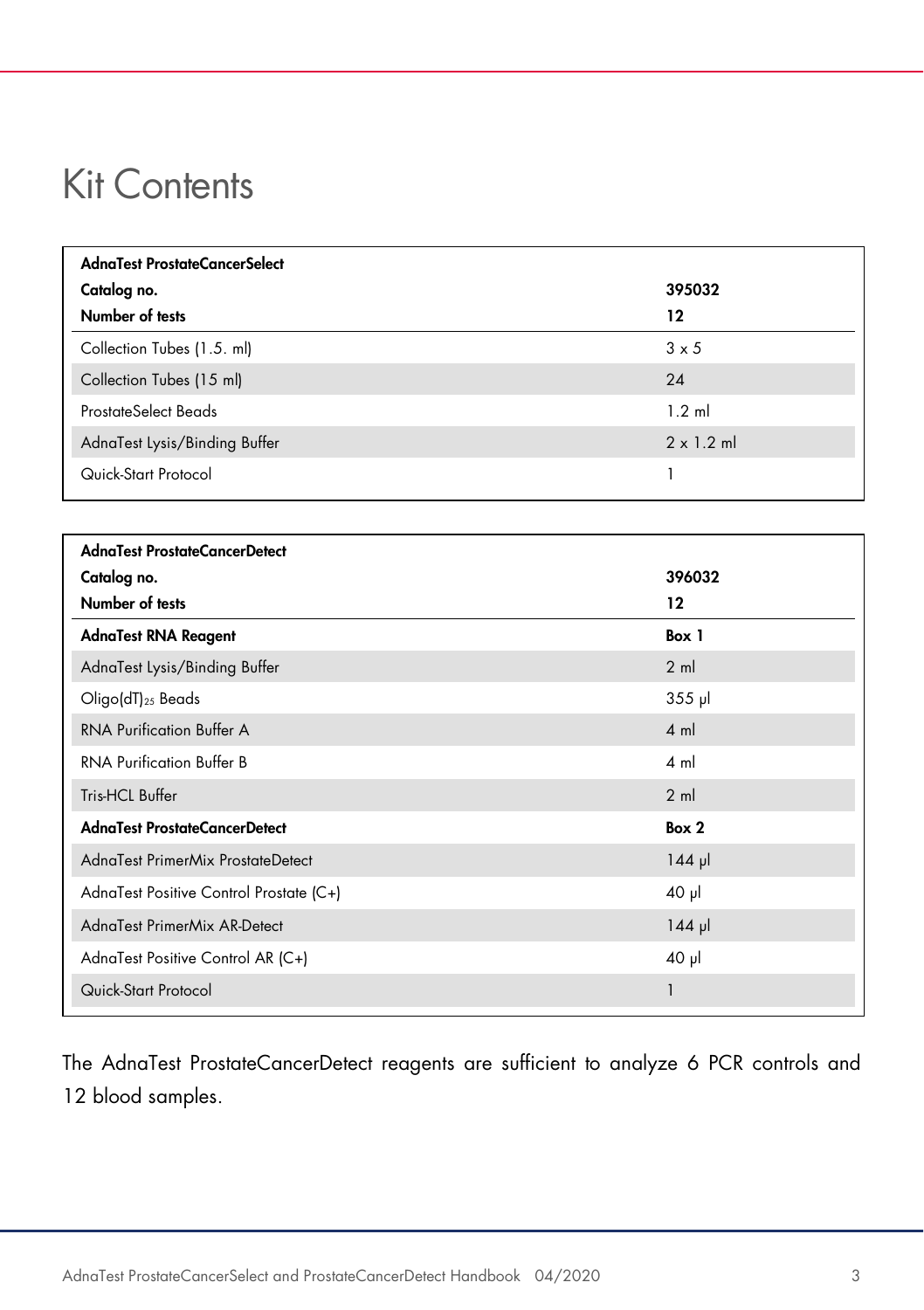# <span id="page-3-0"></span>Shipping and Storage

The AdnaTest ProstateCancer system is delivered in 3 boxes.

AdnaTest ProstateCancerSelect (cat. no. 395032) and the AdnaTest RNA Reagent Box 1 (Box 1 of cat. no. 396032) must be stored at 2–8°C. The components must not be used beyond the expiration date.

AdnaTest ProstateCancerDetect Box 2 (Box 2 of cat. no. 396032), containing the AdnaTest PrimerMixes and AdnaTest Positive Controls, must be stored in a constant-temperature freezer at –30 to –15°C. To prevent possible contamination and repeated temperature changes, aliquot the primer mix. The components must not be used beyond the expiration date.

### <span id="page-3-1"></span>Intended Use

AdnaTest ProstateCancerSelect and AdnaTest ProstateCancerDetect are for molecular biology applications. These products are not intended for the diagnosis, prevention, or treatment of a disease.

All due care and attention should be exercised in the handling of these products. We recommend all users of QIAGEN® products to adhere to the NIH guidelines that have been developed for recombinant DNA experiments, or to other applicable guidelines.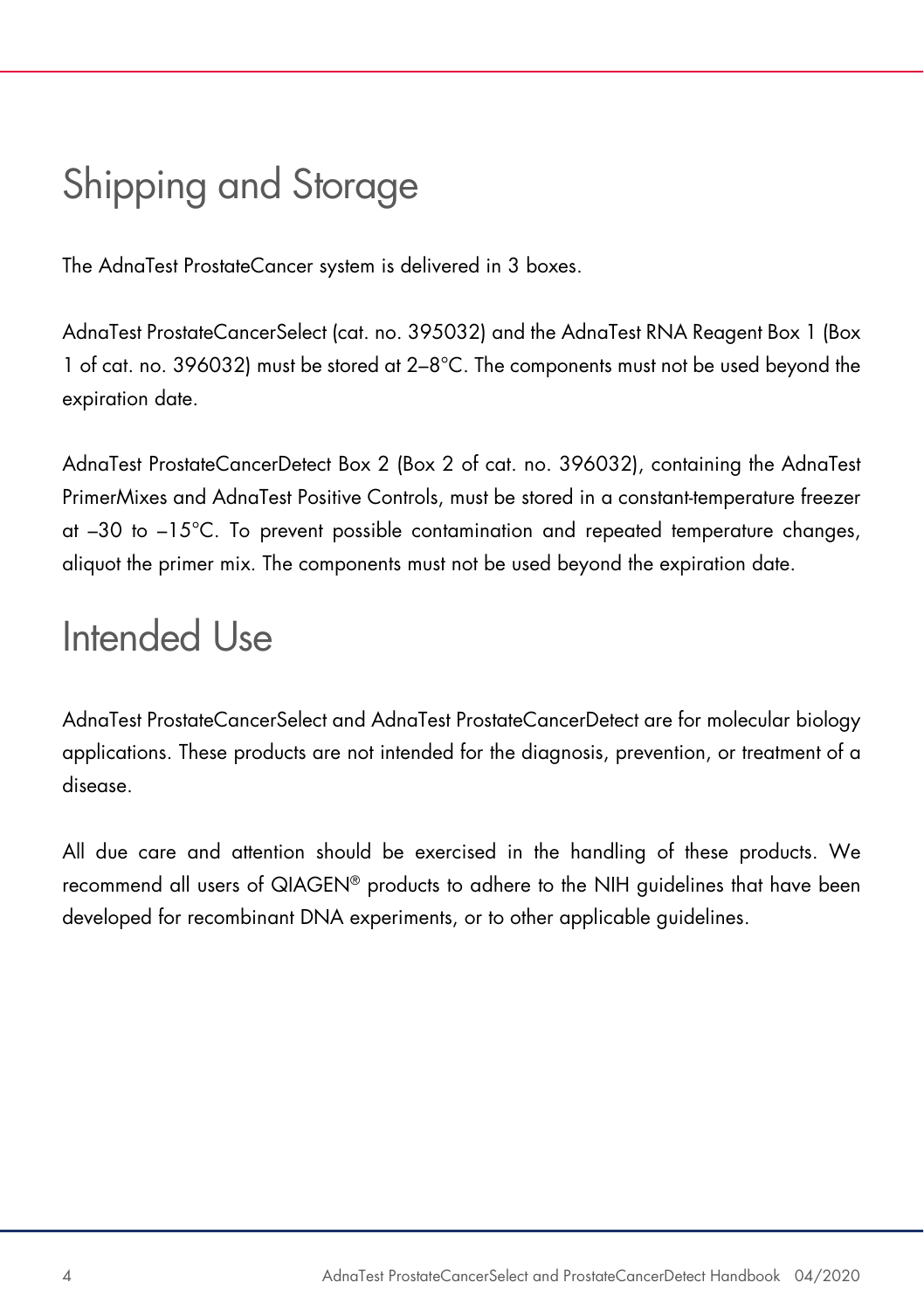### <span id="page-4-0"></span>**Abbreviations**

| AdnaMag-L        | magnetic particle concentrator (large) |
|------------------|----------------------------------------|
| AdnaMag-S        | magnetic particle concentrator (small) |
| AR               | androgen receptor                      |
| bp               | base pairs                             |
| $C+$             | positive control                       |
| $C -$            | negative control                       |
| <b>cDNA</b>      | complementary deoxyribonucleic acid    |
| DNA              | deoxyribonucleic acid                  |
| dNTPs            | deoxynucleotide triphosphates          |
| EGFR             | epidermal growth factor receptor       |
| kb               | kilobases                              |
| m <sub>RNA</sub> | messenger ribonucleic acid             |
| <b>PCR</b>       | polymerase chain reaction              |
| <b>PSA</b>       | prostate-specific antigen              |
| <b>PSMA</b>      | prostate-specific membrane antigen     |
| RNase            | ribonuclease                           |
| rpm              | revolutions per minute                 |
| RT               | reverse transcription                  |

# <span id="page-4-1"></span>Symbols



Use by

Temperature limitation

Catalog number

Manufacturer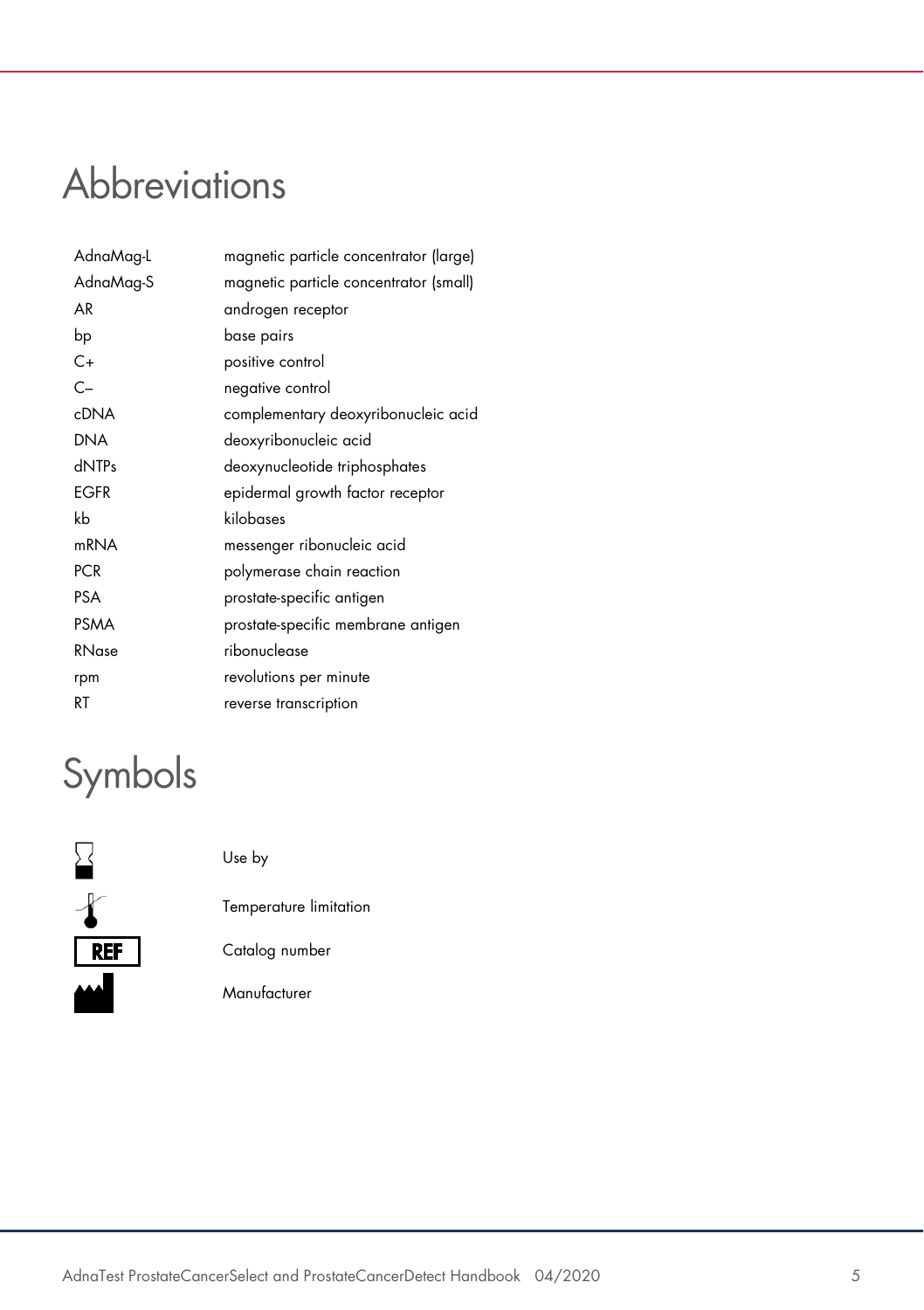### <span id="page-5-0"></span>Safety Information

When working with chemicals, always wear a suitable lab coat, disposable gloves, and protective goggles. For more information, please consult the appropriate safety data sheets (SDSs). These are available online in convenient and compact PDF format at www.qiagen.com/safety where you can find, view, and print the SDS for each QIAGEN kit and kit component.

### <span id="page-5-1"></span>Quality Control

In accordance with QIAGEN's ISO-certified Quality Management System, each lot of AdnaTest ProstateCancerSelect and AdnaTest ProstateCancerDetect is tested against predetermined specifications to ensure consistent product quality.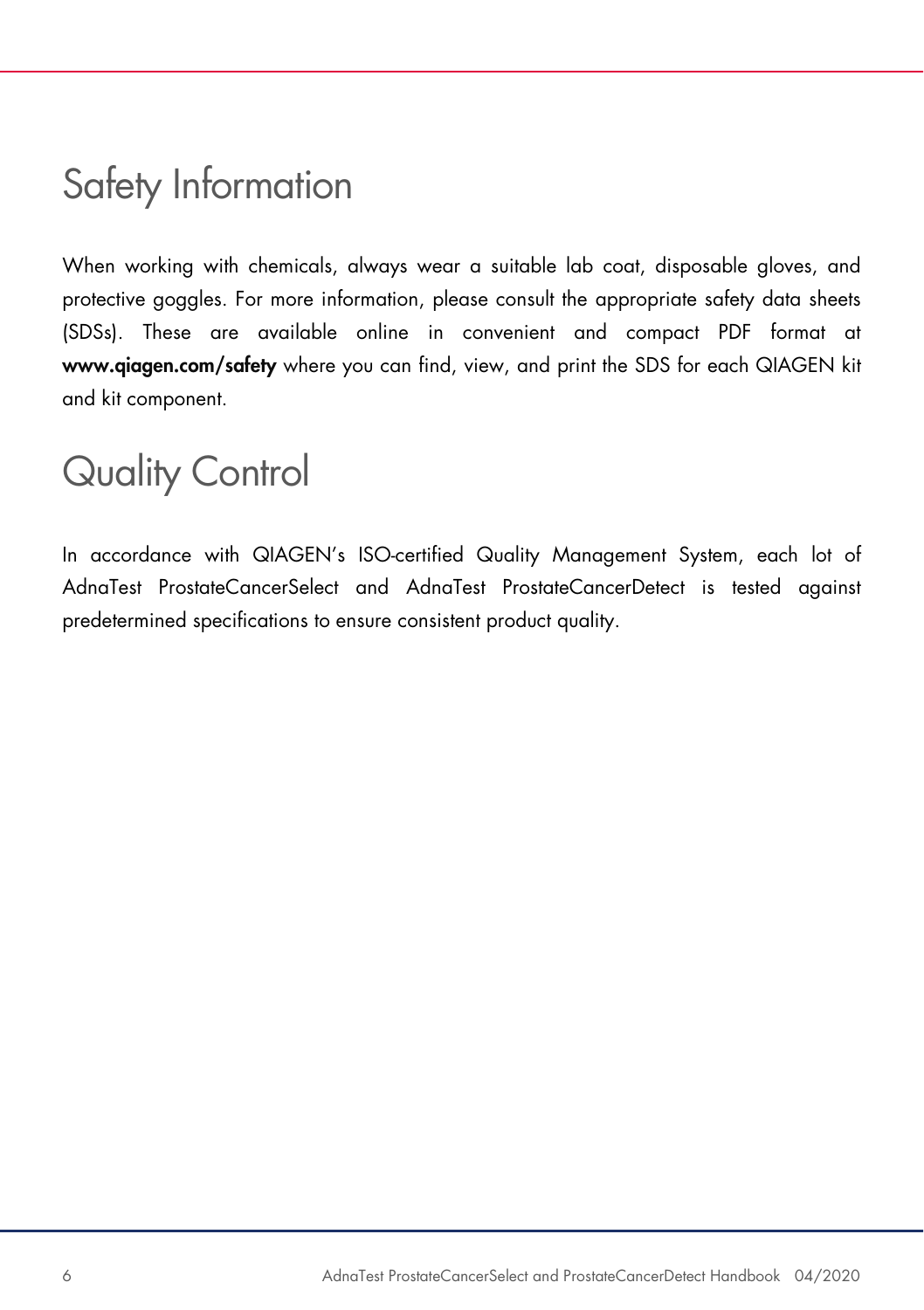### <span id="page-6-0"></span>Introduction

The AdnaTest ProstateCancer system is used for the enrichment and molecular characterization of circulating tumor cells (CTCs) from whole blood in prostate cancer research: The AdnaTest ProstateCancerSelect is used for enriching CTCs from whole blood, while the AdnaTest ProstateCancerDetect is subsequently used for analysis of prostate-cancer-associated gene expression. The specificity of the detection is at least 90%. In spiking experiments, 5 tumor cells in 5 ml of whole blood are detected at a recovery rate of at least 90%.

Successful CTC detection is based on the combination of combinations principle (COCP). Each AdnaTest has a unique combination of tumor-associated markers and an optimized combination of antibodies for cell selection. By combining a highly specific immunomagnetic cell-selection system using an optimized antibody combination with highly sensitive RT-PCR technology using a combination of mRNA tumor markers, the highest degrees of specificity and sensitivity can be expected. The AdnaTest uses a 2-step process (select and detect) to generate results within 5 hours.

<span id="page-6-1"></span>AdnaTest ProstateCancerSelect

AdnaTest ProstateCancerSelect enables the immunomagnetic enrichment of tumor cells via epithelial and tumor-associated antigens. Antibodies against epithelial and tumor-associated antigens are conjugated to magnetic beads for labeling of tumor cells in whole blood. Labeled cells are extracted by a magnetic particle concentrator (AdnaMag-L and AdnaMag-S) and are subsequently lysed [\(Figure 1](#page-7-1) and [Figure 2\)](#page-8-0).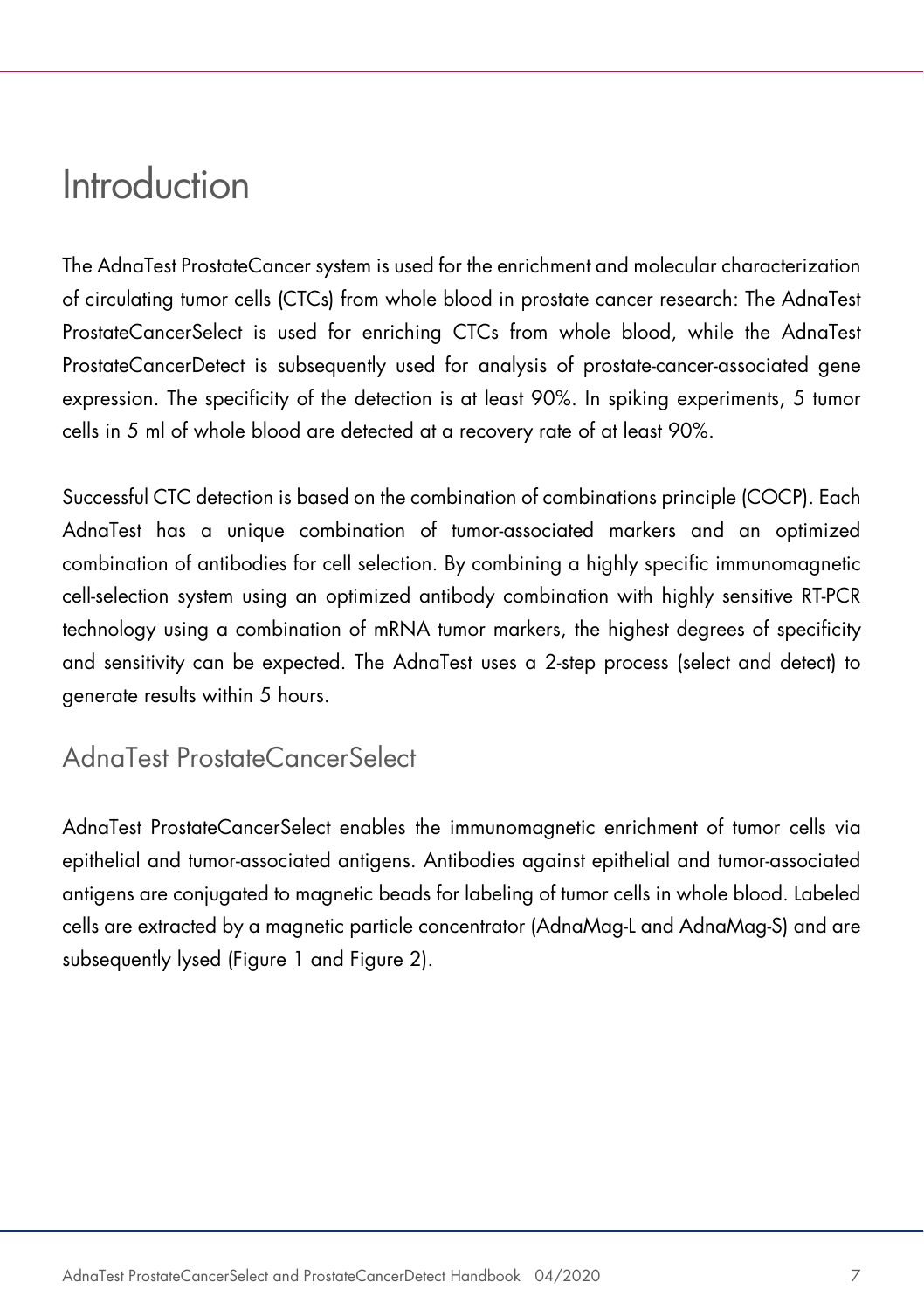

• Blood cells • Tumor cells & Antibody- or Oligo (dT)25-coated magnetic beads

<span id="page-7-1"></span>Figure 1. AdnaTest ProstateCancerSelect: Immunomagnetic cell selection with multiple tumor-associated antibodies. In the first step, the CTCs in the blood are enriched (AdnaTest Select). This is achieved using antibody-coated magnetic particles (beads). Several antibodies are used, which bind with high specificity and affinity to the corresponding cancer cells. The enriched cells are lysed and subsequently purified several times to extract mRNA.

The cell lysate is used for further analysis with AdnaTest ProstateCancerDetect.

### <span id="page-7-0"></span>AdnaTest ProstateCancerDetect

AdnaTest ProstateCancerDetect contains Oligo (dT)25 Beads for the isolation of mRNA from the lysate of enriched tumor cells. Reverse transcription results in cDNA, which is subsequently used as template for tumor-cell detection and characterization by multiplex PCR. The AdnaTest PrimerMix ProstateDetect allows amplification of 3 tumor-associated antigens and 1 control gene. The AdnaTest PrimerMix AR-Detect allows amplification of the androgen receptor (AR).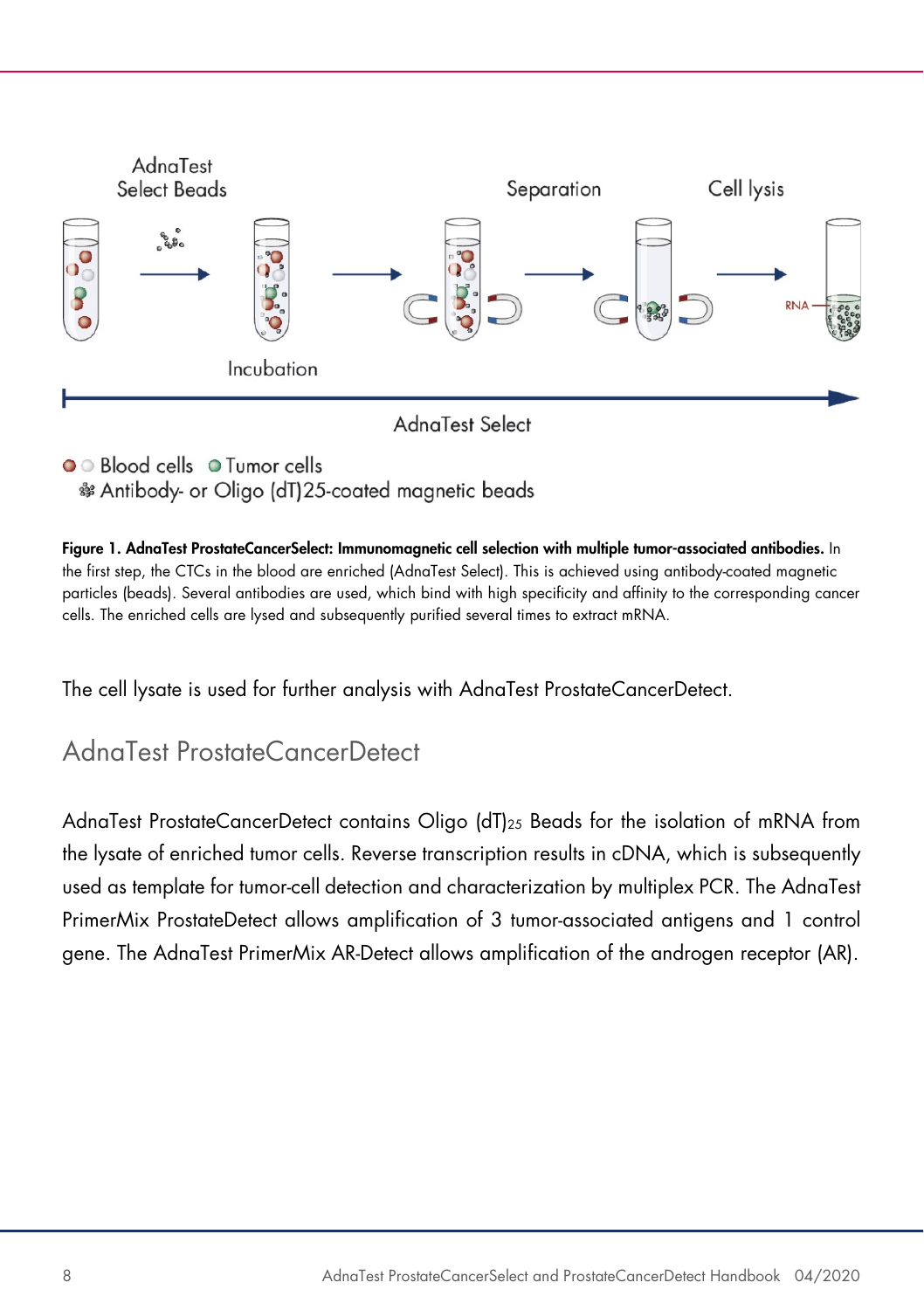

& Antibody- or Oligo (dT)25-coated magnetic beads

<span id="page-8-0"></span>Figure 2. AdnaTest ProstateCancerDetect: Multiplex PCR of various cancer-associated tumor markers. In a second step, the enriched cells are examined by RT-PCR for tumor-associated expression patterns. The mRNA strands are reverse transcribed into cDNA. Subsequently, several associated tumor markers can be amplified using multiplex PCR and visualized.

The primers generate fragments of the following sizes:

PrimerMix ProstateDetect

- PSMA: 449 bp
- PSA: 357 bp
- EGFR: 163 bp
- Actin: 120 bp (internal PCR control)

PrimerMix AR-Detect

AR: 440 bp

Note: Fragment sizes may vary slightly. Make sure to use the AdnaTest Positive Controls for assignment of the detected signals.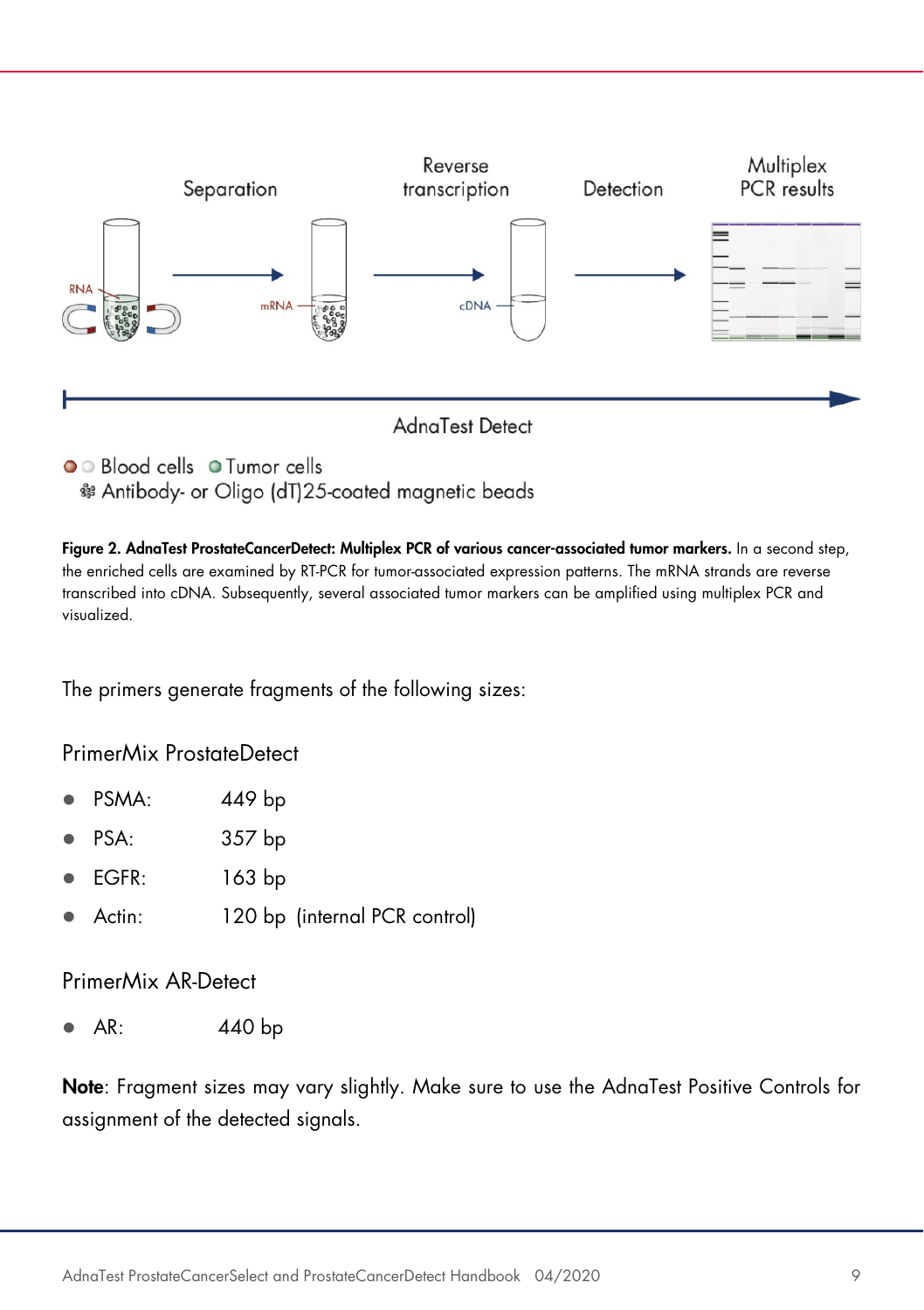# <span id="page-9-0"></span>Equipment and Reagents to Be Supplied by User

When working with chemicals, always wear a suitable lab coat, disposable gloves, and protective goggles. For more information, consult the appropriate safety data sheets (SDSs), available from the product supplier.

#### <span id="page-9-1"></span>AdnaTest ProstateCancerSelect

#### Equipment

- Tube rotator for 15 ml and 1.5 ml tubes (e.g., ELMI Ltd. cat. no. IMIX-03)
- Magnetic particle concentrators
	- AdnaMag-L (cat. no. 399921)
	- AdnaMag-S (cat. no. 399911)

#### **Material**

- AdnaTube Tubes (cat. no. 399932), when working with BD Vacutainer® ACD-A Tubes (Becton Dickinson GmbH cat. no. 366645 [EU]; 364606 [US])
- Sterile, RNase-free 10 ml glass or plastic pipettes and pipettor
- Sterile, RNase-free 1.5 ml reaction tubes (e.g., Sarstedt cat. no. 72.690)
- Pipettes and RNase-free pipette tips with aerosol barrier, suitable for pipetting volumes from 100 µl to 1000 µl

#### Reagents

Phosphate buffered saline (PBS), pH 7.0–7.3 (e.g., Fisher cat. no. VX14190169, D-PBS)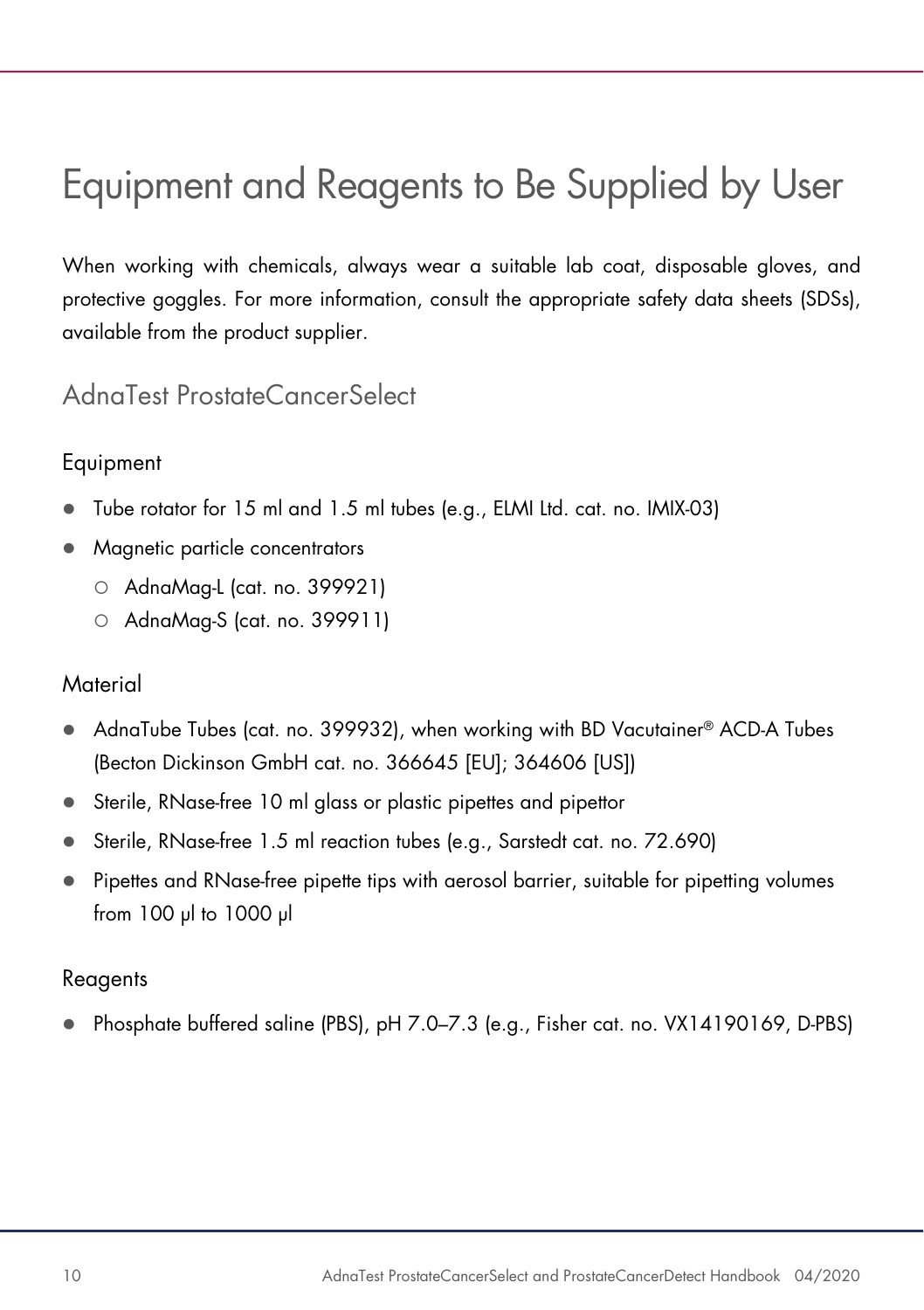### <span id="page-10-0"></span>AdnaTest ProstateCancerDetect

#### Equipment

- Tube rotator for 1.5 ml tubes
- Magnetic particle concentrator AdnaMag-S
- Thermal block or water bath (65°C)
- $\bullet$  Thermal cycler with a heated lid and a heating rate of  $2^{\circ}C/s$ .
- Analysis system, such as the Agilent® 2100 Bioanalyzer (Agilent Technologies)

#### **Material**

- Sterile, RNase-free thin-wall 0.2 ml PCR tubes
- Sterile, RNase-free 1.5 ml reaction tubes
- Pipettes and RNase-free pipette tips with aerosol barrier, suitable for pipetting volumes from 1 µl to 200 µl

#### Reagents

Sensiscript<sup>®</sup> RT Kit (cat. no. 205211, 50 reactions)

Note: The Sensiscript RT Kit is sufficient for only 25 samples because twice the volume is required for each reaction.

- Recombinant RNasin®, RNase-inhibitor, 2500 U (Promega cat. no. N2511)
- HotStarTaq<sup>®</sup> Master Mix Kit (cat. no. 203443, 250 U)
- Crushed ice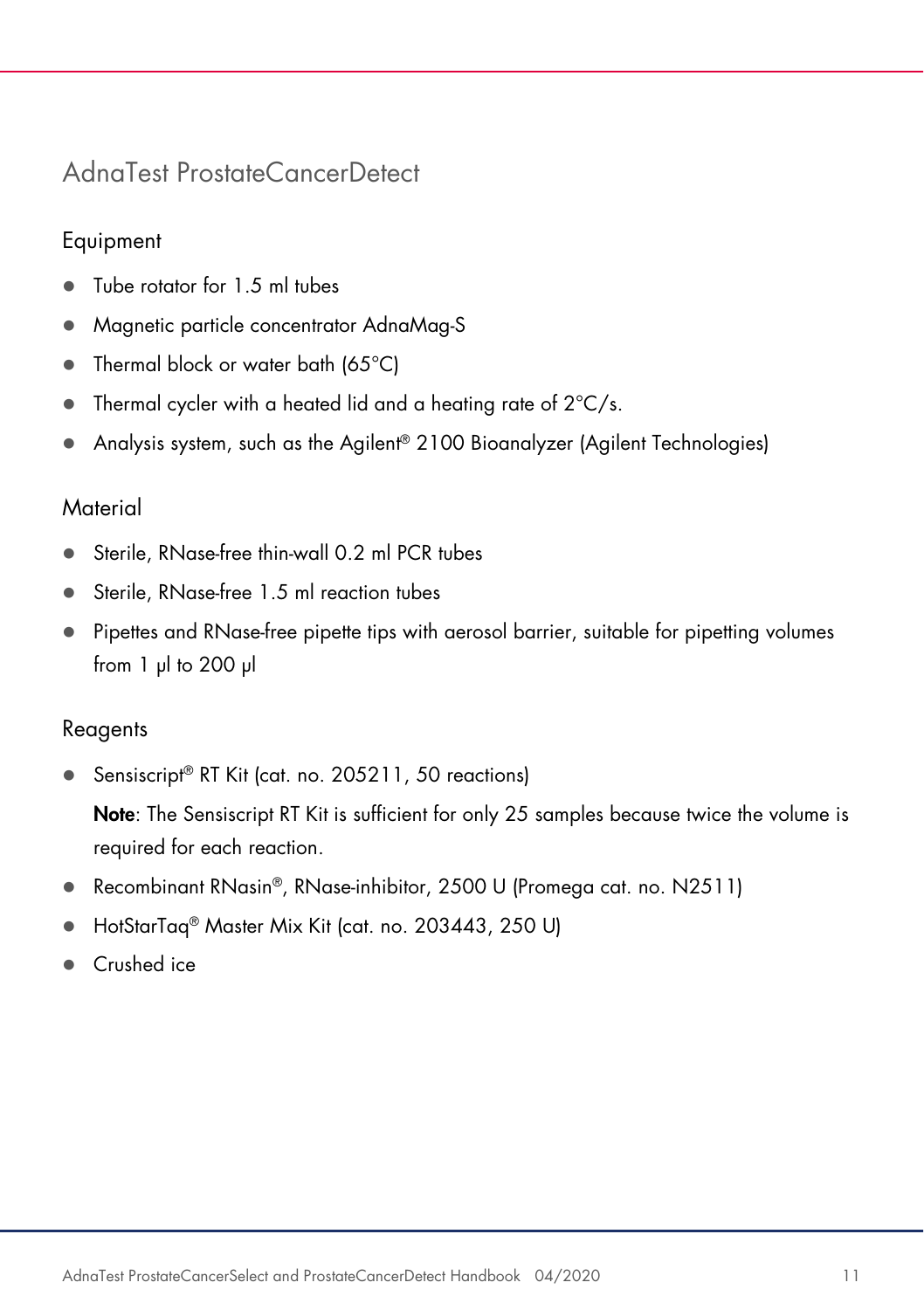### <span id="page-11-0"></span>Important Notes

### <span id="page-11-1"></span>Sample preparation

- Blood samples must be taken before the application of therapeutic substances. Do not use the AdnaTest ProstateCancerSelect earlier than 7 days after the last therapeutic intervention.
- Blood collection: If sample transportation is less than 4 hours, use tubes containing EDTA as anticoagulant (e.g., S Monovette® K3 EDTA, Sarstedt cat. no. 01.1605.001) to draw at least 7.5 ml of whole blood.
- If sample transportation is longer than 4 hours, use BD Vacutainer ACD-A Tubes to draw at least 8.5 ml of whole blood. Before further processing using the AdnaTest, 5 ml ACD-A blood must be transferred into an AdnaTube.
- Blood must be stored at 2–8°C immediately.
- Samples should be processed as soon as possible but not later than 4 hours after blood withdrawal (when using standard EDTA tubes) or within 30 hours (when using BD Vacutainer blood collection tubes in combination with AdnaTubes).
- The blood sample must not be hemolyzed.

### <span id="page-11-2"></span>Handling

- ProstateSelect Beads contain sodium azide as preservative. Sodium azide is cytotoxic and must, therefore, be removed before using the beads. (See ["Protocol: Enrichment of](#page-13-0)  [Tumor Cells Using AdnaTest ProstateCancerSelect"](#page-13-0), page [14.](#page-13-0))
- All components and additional reagents provided by other suppliers must be stored according to their instructions. Follow the safety advice of the respective manufacturers.
- Wear protective gloves to avoid contamination with DNA, RNA, and RNases.
- Aliquot the ProstateSelect Beads to avoid contamination.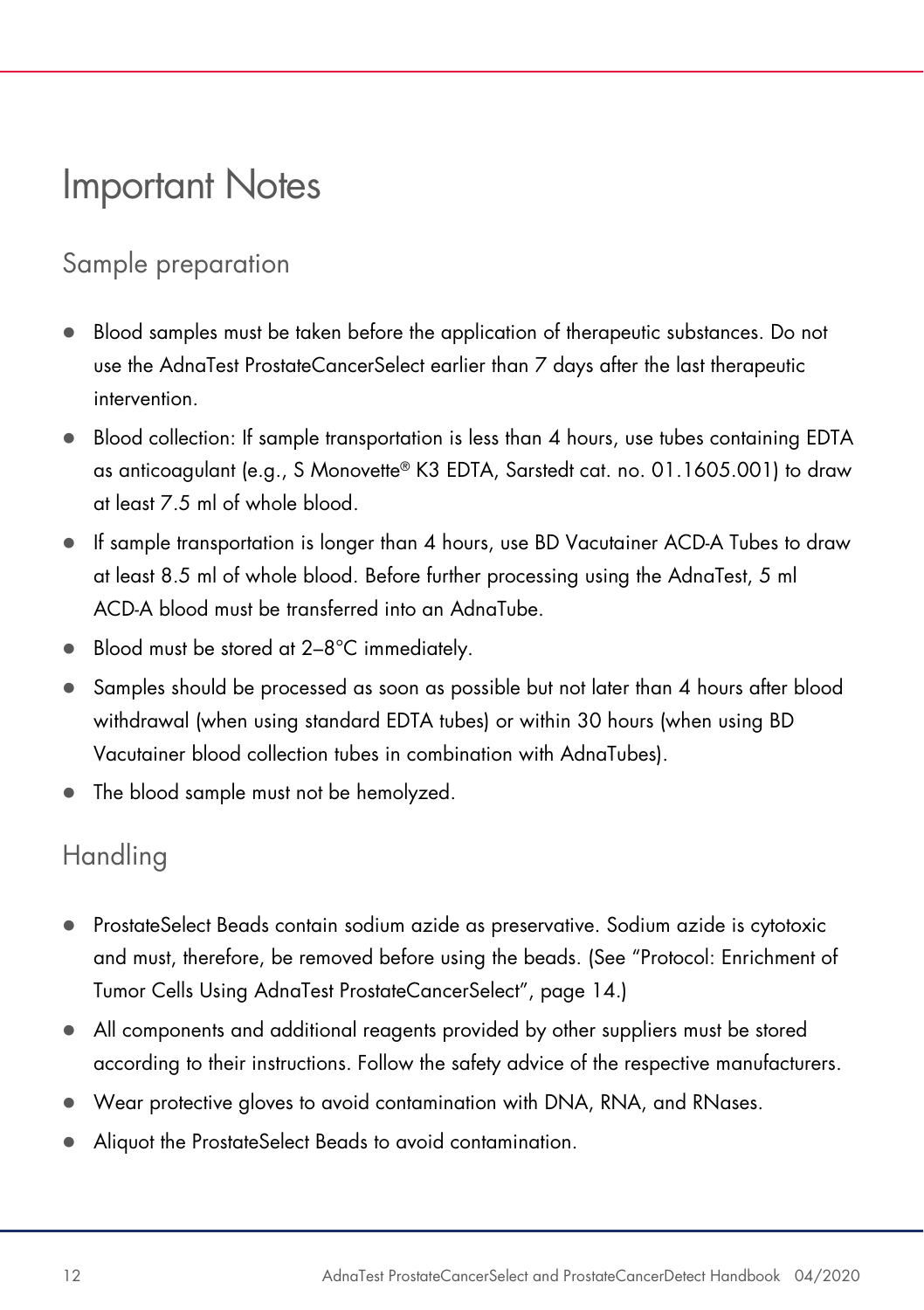- **TH** The test must be performed in the denoted sequence and must comply with all specifications stated in respect of incubation times and incubation temperatures.
- Discard samples if the selection beads agglutinate during cell enrichment.
- Perform sample processing, including reverse transcription and subsequent analysis of amplified PCR products, in different rooms, if possible, to avoid cross-contamination.
- The use of products from suppliers other than those suggested may adversely affect the results.
- Observe the safety and hygiene regulations of the laboratory (e.g., wear lab coats, protective goggles, and gloves).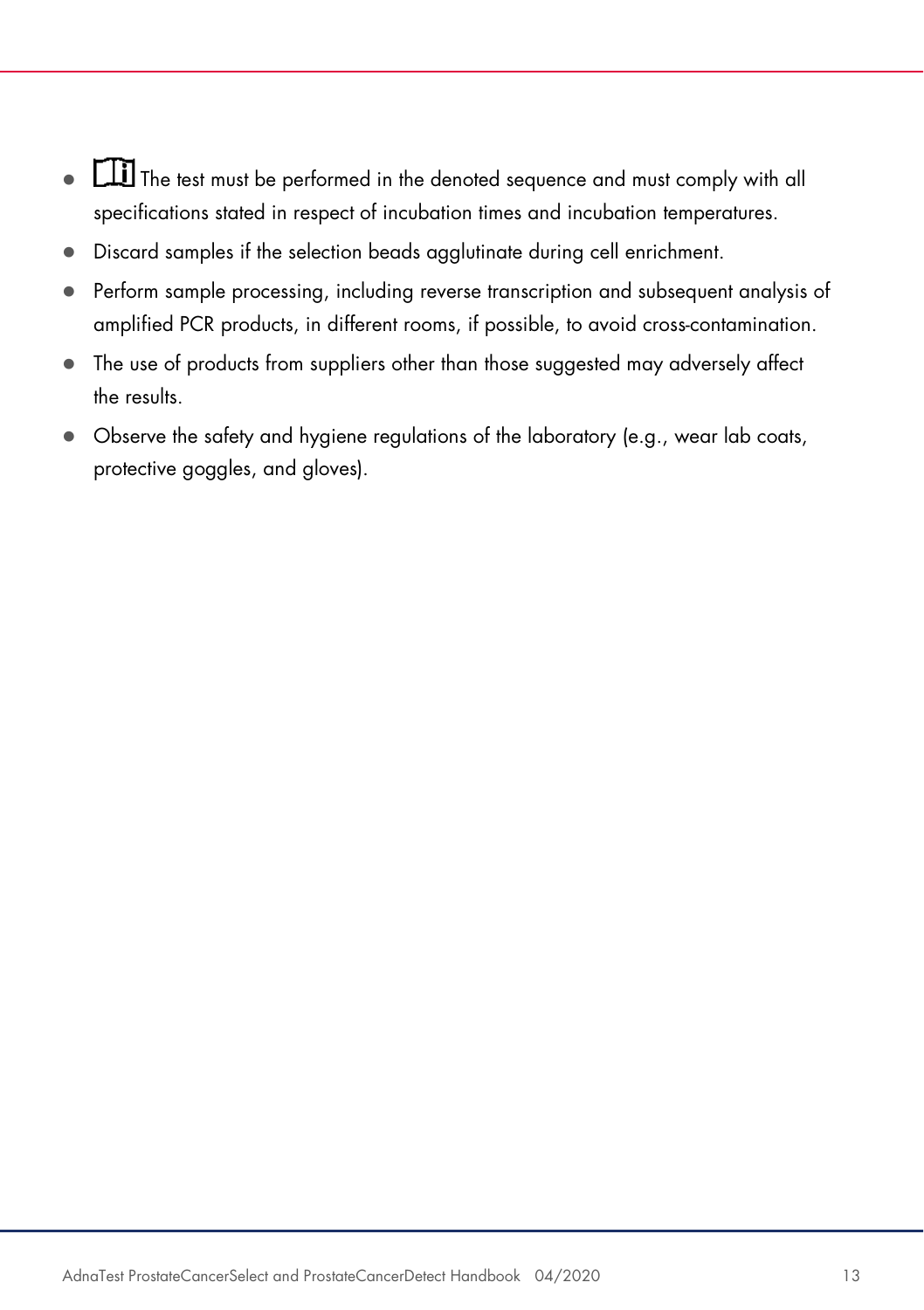# <span id="page-13-0"></span>Protocol: Enrichment of Tumor Cells Using AdnaTest ProstateCancerSelect

#### Important points before starting

- Before beginning the procedure, read ["Important Notes"](#page-11-0) (page [12\)](#page-11-0).
- It is necessary to remove sodium azide by washing the ProstateSelect Beads prior to use, as described below in ["Procedure A: Preparation of the ProstateSelect Beads"](#page-13-1).
- Use the provided 1.5 ml collection tubes only for the protocol step indicated.

#### Things to do before starting

 Ensure that the AdnaTest Lysis/Binding Buffer is equilibrated to room temperature (15–  $25^{\circ}$ C). If precipitate is observed, equilibrate the reagent to room temperature and mix until the precipitate is completely dissolved.

#### <span id="page-13-1"></span>Procedure A: Preparation of the ProstateSelect Beads

- 1. Resuspend the ProstateSelect Beads thoroughly by pipetting. Important: Do not vortex.
- 2. Calculate the volume of ProstateSelect Beads required for all samples to be processed (100 µl per sample), and transfer the calculated volume into a 1.5 ml reaction tube (not provided).

If more than 10 samples are to be processed, use additional 1.5 ml reaction tubes.

- 3. Place the tube into the AdnaMag-S rack.
- 4. After 1 min, remove the supernatant with a pipette.

Important: Do not touch the beads when removing the supernatant.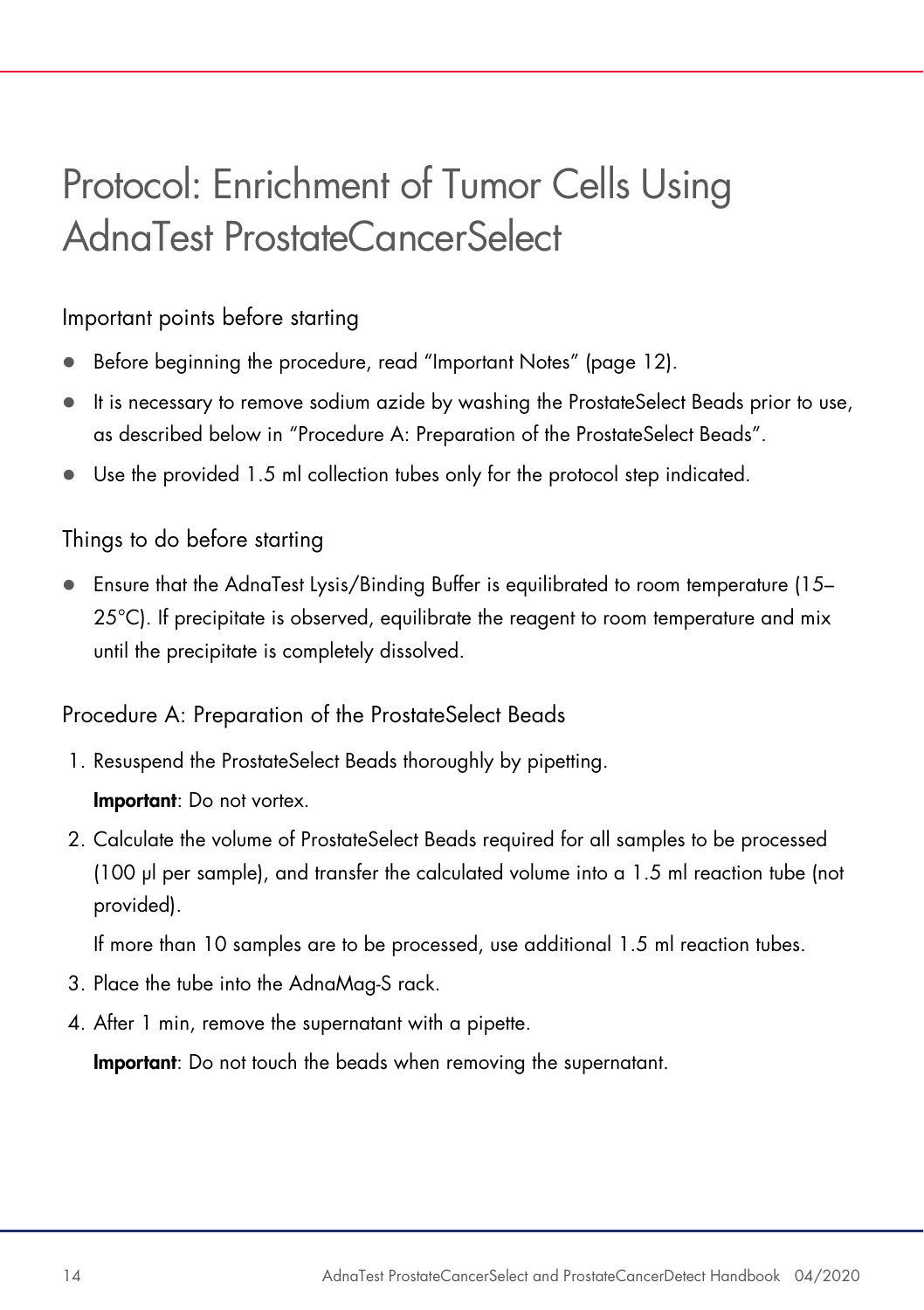#### <span id="page-14-0"></span>5. Wash steps:

- 5a. Remove the magnet slider from the AdnaMag-S rack.
- 5b. Add 1 ml PBS and resuspend the beads by repeated pipetting.
- 5c. Place the magnet slider into the AdnaMag-S rack.
- <span id="page-14-1"></span>5d. After 1 min, remove the supernatant completely with a pipette.
- 5e. Repeat steps [5a](#page-14-0)[–5d](#page-14-1) twice (3 washes in total).

Procedure B: Selection of tumor cells

1. When using standard EDTA tubes, pipet 5 ml of a blood sample into a 15 ml collection tube.

When using ACD-A blood in a BD Vacutainer ACD-A Tube, transfer 5 ml of blood into an AdnaTube.

Note: AdnaTubes are mandatory when using BD Vacutainer ACD-A Tubes.

- 2. Resuspend the ProstateSelect Beads thoroughly (prepared in step 6 of Procedure A) by pipetting, and add 100 µl of these beads to each blood sample.
- 3. Rotate tubes slowly (approximately 5 rpm) for 30 min at room temperature on a device that allows both tilting and rotation.
- 4. Place tubes into the AdnaMag-L rack without the magnet slider. Swing the AdnaMag-L rack downwards to release blood droplets captured in the cap.
- 5. Insert the magnet slider and incubate the tubes in the AdnaMag-L rack for 3 min at room temperature.
- 6. Remove the supernatant completely with a 10 ml pipette without touching the beads. Important: Do not touch the beads when removing the supernatant.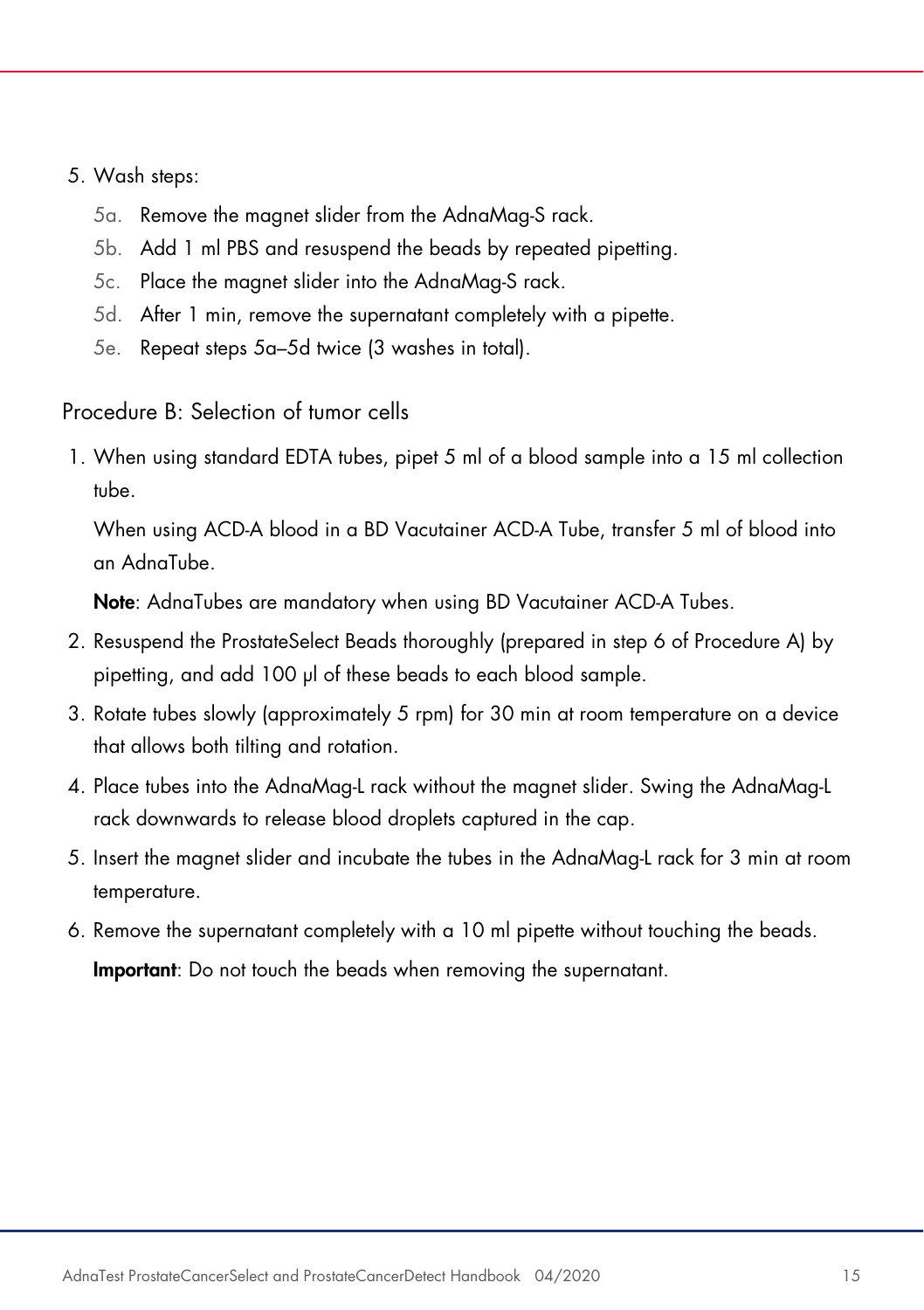#### <span id="page-15-0"></span>7. Wash steps:

- 7a. Remove the magnet slider from the AdnaMag-L rack.
- 7b. Add 5 ml PBS. Close the tubes and shake the AdnaMag-L rack gently back and forth 5 times to resuspend the magnetic bead/cell complexes.
- 7c. Swing the AdnaMag-L rack with the tubes downward twice to release droplets captured in the cap.
- 7d. Place the magnet slider into the AdnaMag-L rack and incubate for 1 min at room temperature.
- <span id="page-15-1"></span>7e. Remove supernatant completely with a pipette.
- 7f. Repeat steps [7a](#page-15-0)[–7e](#page-15-1) twice (3 washes in total).
- 8. Remove the magnet slider from the AdnaMag-L rack.
- 9. Resuspend the magnetic bead/cell complexes in 1 ml PBS and transfer each sample into a 1.5 ml reaction tube (not provided).
- 10. Place reaction tubes into the AdnaMag-S rack with an inserted magnet slider.

Note: The magnet slider of the AdnaMag-S rack can be inserted in 2 positions. Always insert the slider the white plastic film facing forward to make sure that the magnets are next to the reaction tubes.

- 11. After 1 min, remove the supernatant completely with a pipette to optimize the following cell lysis.
- 12. Remove the magnet slider from the AdnaMag-S rack.
- 13. Add 200 µl AdnaTest Lysis/Binding Buffer (equilibrated to room temperature) to each reaction tube. Resuspend by pipetting at least 5 times.
- 14. Insert the magnet slider into the AdnaMag-S rack, and incubate for 1 min.
- <span id="page-15-2"></span>15. Transfer supernatant (cell lysate) into new 1.5 ml reaction tubes (provided).
- 16. Discard the tubes that contain the beads.
- 17. Continue with mRNA isolation (see ["Protocol: Detection of Prostate-Cancer-Associated](#page-16-0)  [Gene Expression in Enriched Tumor Cells Using AdnaTest ProstateCancerDetect"](#page-16-0), page [17\)](#page-16-0) immediately, or store the cell lysates at −30 to −15°C for up to 2 weeks.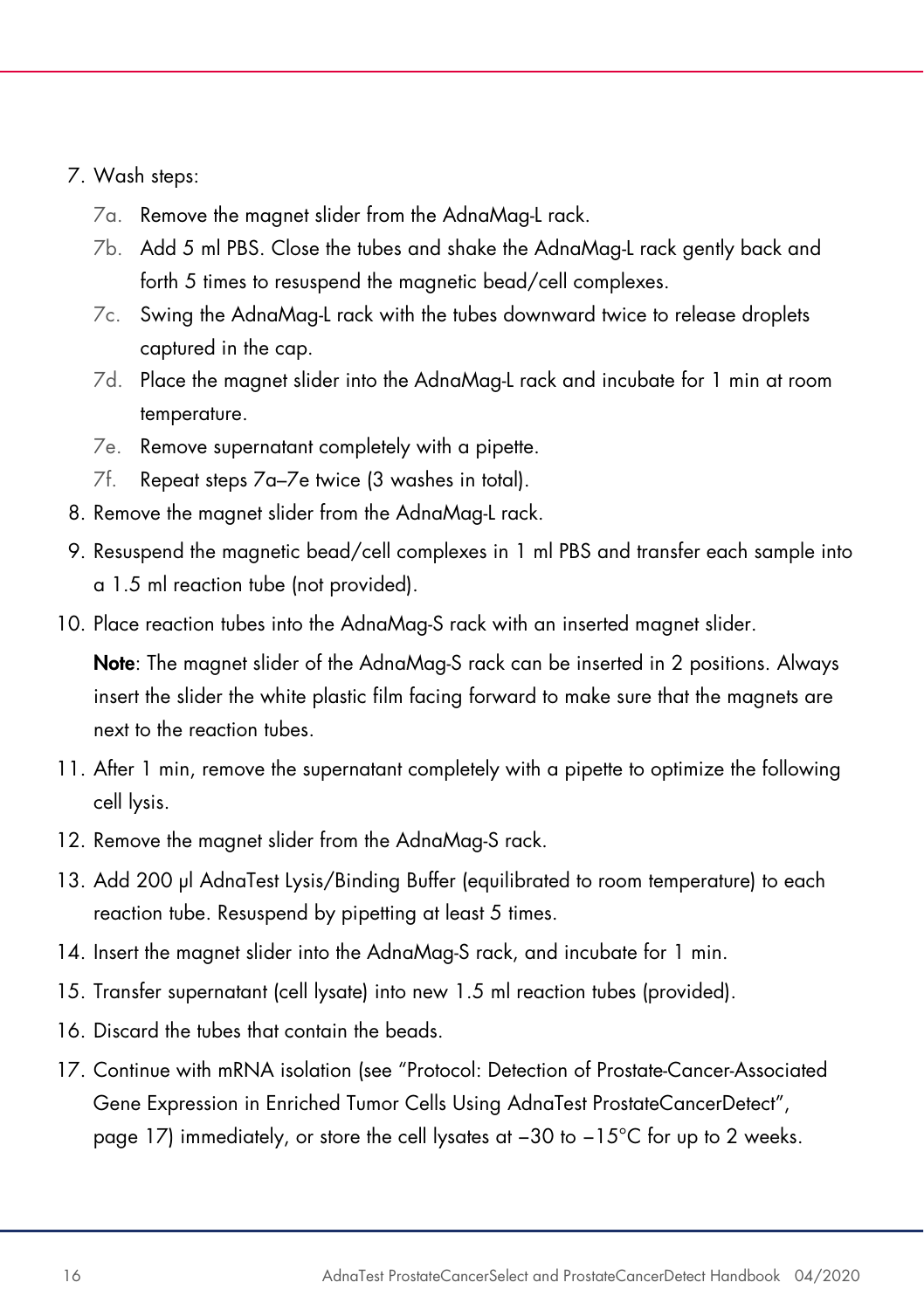# <span id="page-16-0"></span>Protocol: Detection of Prostate-Cancer-Associated Gene Expression in Enriched Tumor Cells Using AdnaTest ProstateCancerDetect

#### Important points before starting

- Before beginning the procedure, read ["Important Notes"](#page-11-0) (page [12\)](#page-11-0).
- Procedures A–C describe the isolation of mRNA and reverse transcription.
- Use the provided 1.5 ml collection tubes only for the protocol step indicated.

#### Things to do before starting

- Ensure that AdnaTest Lysis/Binding Buffer is equilibrated to room temperature. If precipitate is observed, equilibrate the reagent to room temperature and mix until the precipitate is completely dissolved.
- Equilibrate RNA Purification Buffer A and RNA Purification Buffer B to room temperature. Place Tris-HCL Buffer on ice.
- Thaw 10x Buffer RT and dNTPs, from the Sensiscript RT Kit, at room temperature. Mix by vortexing. Centrifuge briefly and store on ice. Thaw RNase-free water (part of the Sensiscript RT Kit).
- Adjust a thermal block or water bath to 65°C.

#### Procedure A: Preparation of Oligo( $dT$ )<sub>25</sub> Beads

1. Resuspend the Oligo(dT)<sub>25</sub> Beads thoroughly by pipetting before use.

#### Important: Do not vortex.

<span id="page-16-1"></span>2. Calculate the volume of the beads required for all samples to be processed (20 µl per sample, plus 10%) and transfer the calculated volume into an RNase-free 1.5 ml reaction tube (not provided).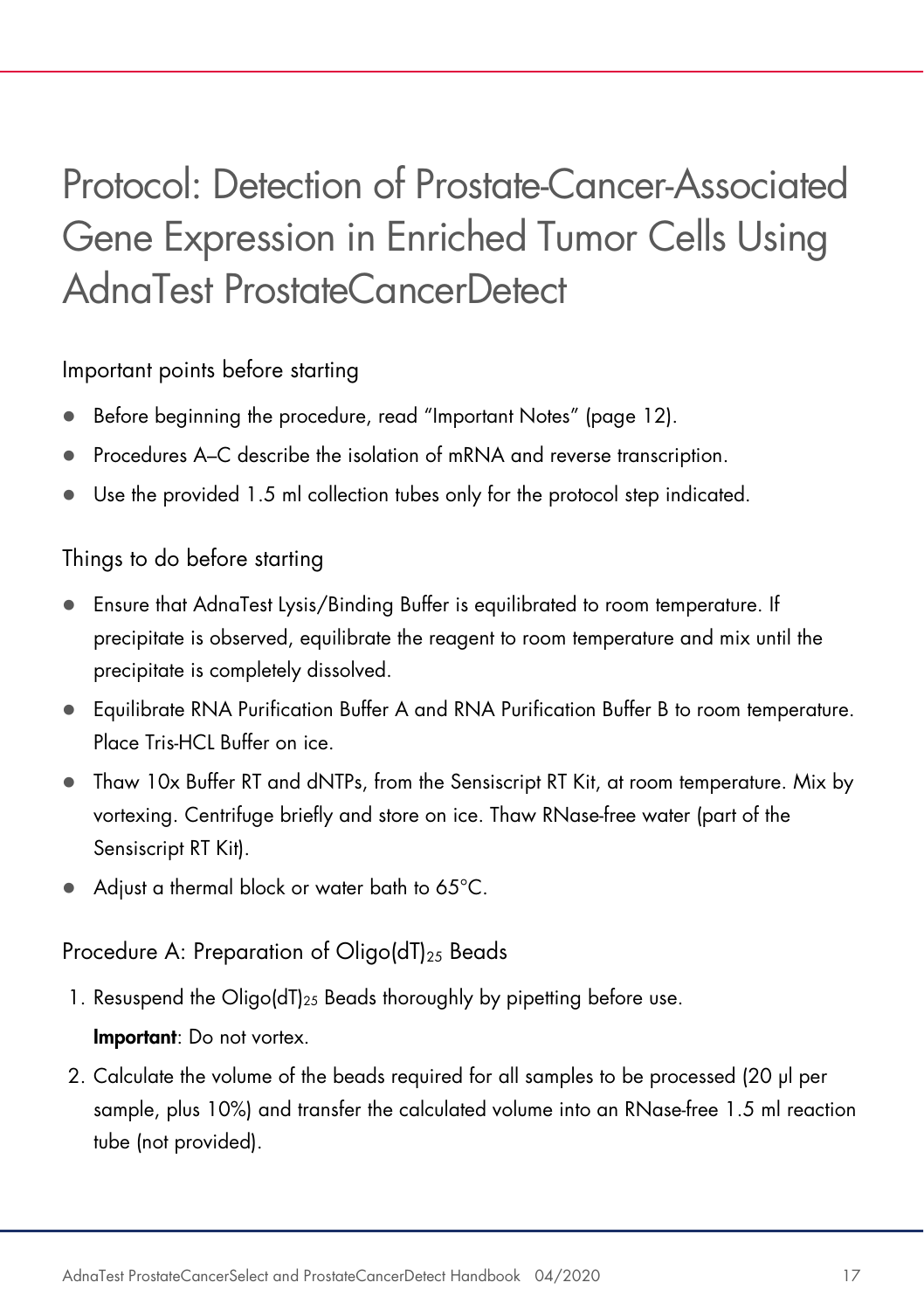3. Place the tube into the AdnaMag-S rack.

Note: The magnet slider of the AdnaMag-S rack can be inserted in 2 positions. Always insert the slider with the white plastic film facing forward to make sure that the magnets are next to the reaction tubes.

- 4. After 1 min, remove the supernatant with a pipette.
- <span id="page-17-0"></span>5. Wash steps:
	- 5a. Remove the magnet slider from the AdnaMag-S rack.
	- 5b. Add the original volume (step [2,](#page-16-1) page [17\)](#page-16-1) AdnaTest Lysis/Binding Buffer and resuspend the beads by repeated pipetting. Resuspend gently to avoid foaming.
	- 5c. Insert the magnet slider into the AdnaMag-S rack.
	- 5d. After 1 min, remove the supernatant completely.
	- 5e. Repeat steps [5a](#page-17-0)[–5d](#page-17-1) once (2 washes in total).
- <span id="page-17-3"></span><span id="page-17-1"></span>6. Remove the tube from the AdnaMag-S rack, and resuspend the beads in AdnaTest Lysis/Binding Buffer to the original volume (step [2,](#page-16-1) page [17\)](#page-16-1). Proceed with "Procedure [B: mRNA isolation"](#page-17-2).

<span id="page-17-2"></span>Procedure B: mRNA isolation

- 1. Add 20 µl of Oligo(dT)<sub>25</sub> Beads (step [6,](#page-17-3) above) to each tube containing cell lysate (step [15,](#page-15-2) page [16\).](#page-15-2)
- 2. Rotate tubes slowly (approximately 5 rpm) for 10 min at room temperature on a device that allows both tilting and rotation.
- 3. Place the tubes into the AdnaMag-S rack without the magnet slider. Swing the AdnaMag-S rack downwards to release beads and liquid captured in the cap.
- 4. Insert the magnet slider, wait for 1 min, and then remove the supernatant.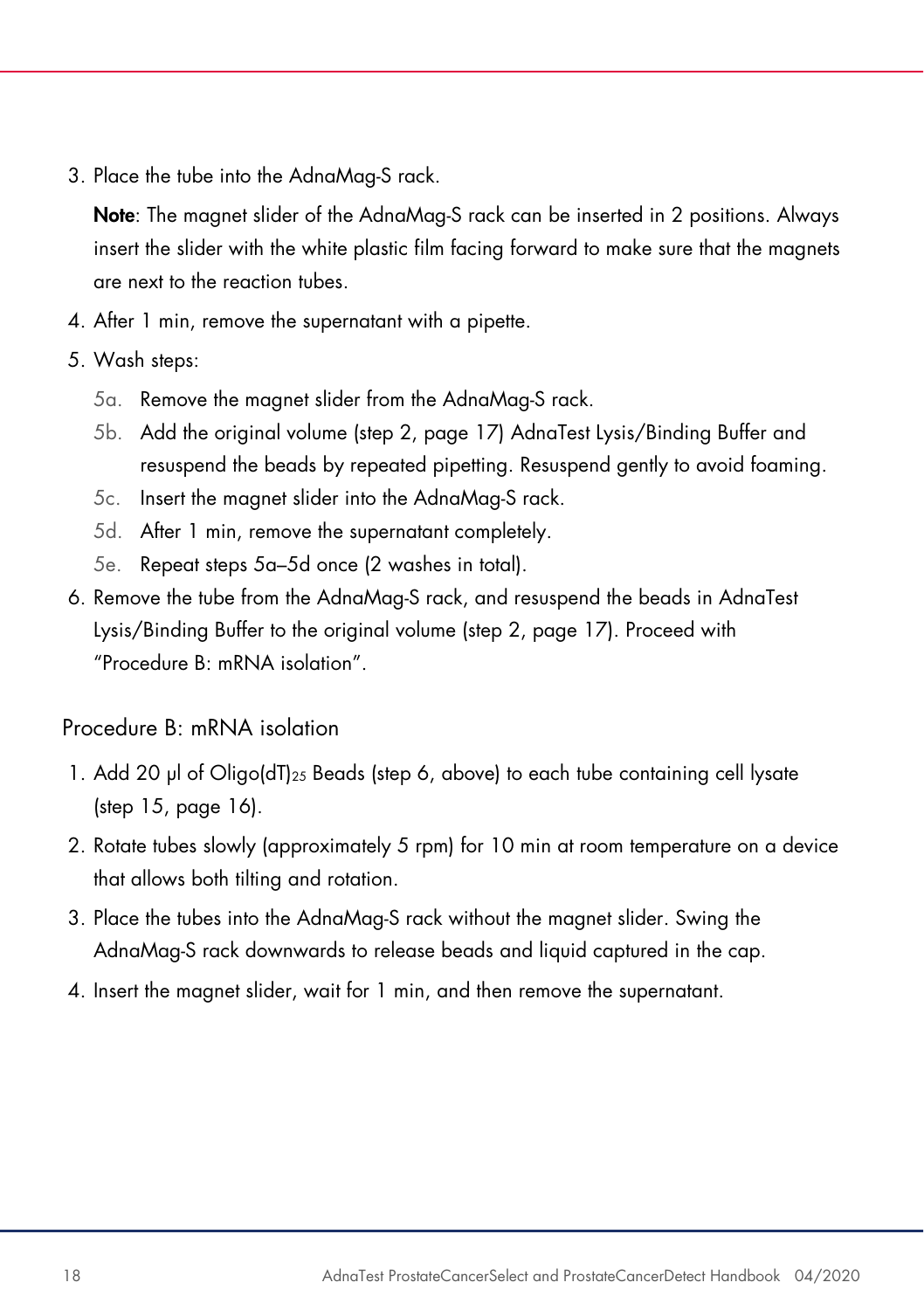- <span id="page-18-0"></span>5. Wash steps 1:
	- 5a. Remove the magnet slider from the AdnaMag-S rack.
	- 5b. Add 100 µl RNA Purification Buffer A to each tube and resuspend the beads by repeated pipetting. To avoid any loss of beads, rinse lid and tube wall thoroughly.
	- 5c. Insert the magnet slider into the AdnaMag-S rack.
	- 5d. After 1 min, remove the supernatant completely.
	- 5e. Repeat steps [5a](#page-18-0)[–5d](#page-18-1) once (2 washes in total).
- <span id="page-18-2"></span><span id="page-18-1"></span>6. Wash steps 2:
	- 6a. Remove the magnet slider from the AdnaMag-S rack.
	- 6b. Add 100 µl RNA Purification Buffer B to each tube. Resuspend the beads by pipetting, and transfer into new 1.5 ml reaction tubes (provided).
	- 6c. Insert the magnet slider into the AdnaMag-S rack.
	- 6d. After 1 min, remove the supernatant completely. This step must be carried out carefully (watch the pellet), because the beads may slide and could be removed by mistake.
	- 6e. Using the same reaction tubes, repeat steps [6a–](#page-18-2)[6d](#page-18-3) once (2 washes in total).
- <span id="page-18-3"></span>7. Remove the magnet slider from the AdnaMag-S rack.
- 8. Add 100 µl ice-cold Tris-HCL Buffer to each tube, and resuspend the beads by pipetting.
- 9. Insert the magnet slider into the AdnaMag-S rack.
- <span id="page-18-4"></span>10. After 1 min, remove the supernatant completely.
- 11. Remove the magnet slider from the AdnaMag-S rack.
- 12. Resuspend the mRNA/bead-complex in 14.75 µl RNase-free water.
- 13. Transfer the tubes to a thermal block or water bath, and incubate for 5 min at 65°C.
- 14. Place the tubes on ice immediately for at least 2 min.
- 15. Continue immediately (within 5 min) with reverse transcription [\(Procedure C: Reverse](#page-19-0)  [transcription using the Sensiscript RT Kit\)](#page-19-0).

Important: Do not store the mRNA/bead complex.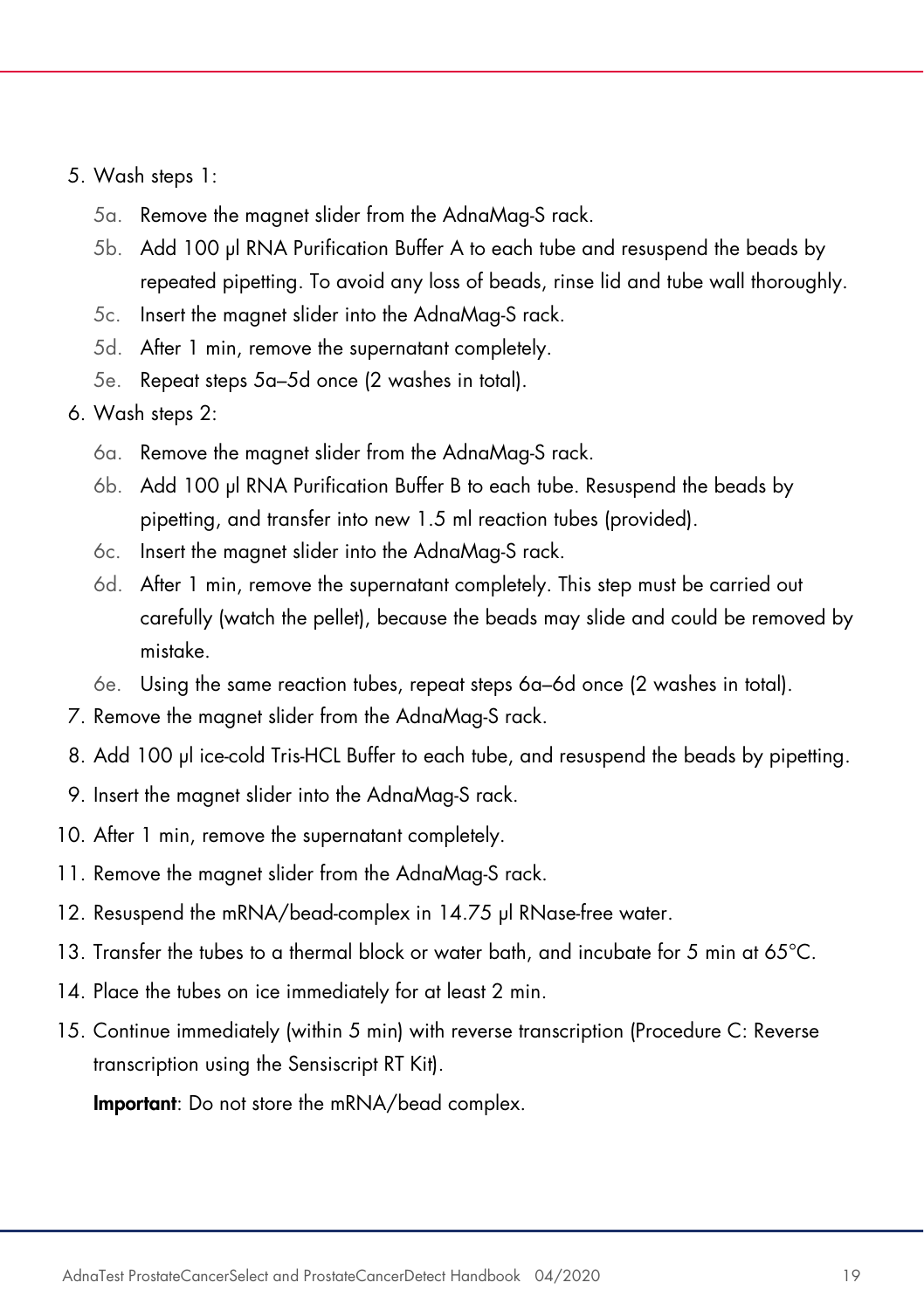<span id="page-19-0"></span>Procedure C: Reverse transcription using the Sensiscript RT Kit

1. Prepare the RT Master Mix on ice. The RT Master Mix is prepared as shown in [Table 1](#page-19-1) according to the number of samples.

The volume of the RT Master Mix should be 10% greater than what was calculated for the total number of reverse transcription reactions. A negative control reaction without addition of mRNA must always be prepared (RT control).

| Component                                              | Volume             |
|--------------------------------------------------------|--------------------|
| <b>RT Master Mix</b>                                   |                    |
| 10x Buffer RT                                          | $2.0$ $\mu$        |
| dNTP Mix (5 mM each dNTP)                              | $2.0$ $\mu$        |
| RNase inhibitor, 40 U/µl (Promega)                     | $0.25$ pl          |
| Sensiscript Reverse Transcriptase                      | $1.0 \mu$          |
| Template RNA*<br>mRNA/bead complex or RNase-free water | $14.75 \text{ pl}$ |
| <b>Total volume</b>                                    | $20.0 \text{ pl}$  |

<span id="page-19-1"></span>Table 1. Reverse transcription reaction setup

\* As RT control, add 14.75 µl RNase-free water instead of mRNA/bead-complex. The volume of the mRNA/beadcomplex may vary slightly. In any case, use the total volume for reverse transcription.

- 2. Vortex the RT Master Mix. Centrifuge briefly, and pipet 5.25 µl for each reaction into 0.2 ml PCR tubes.
- 3. Resuspend the mRNA/bead complexes (step 12, page [19\)](#page-18-4) carefully with a pipette. Transfer the total volume into the 0.2 ml PCR reaction tube containing the RT Master Mix. Mix thoroughly by repeated pipetting.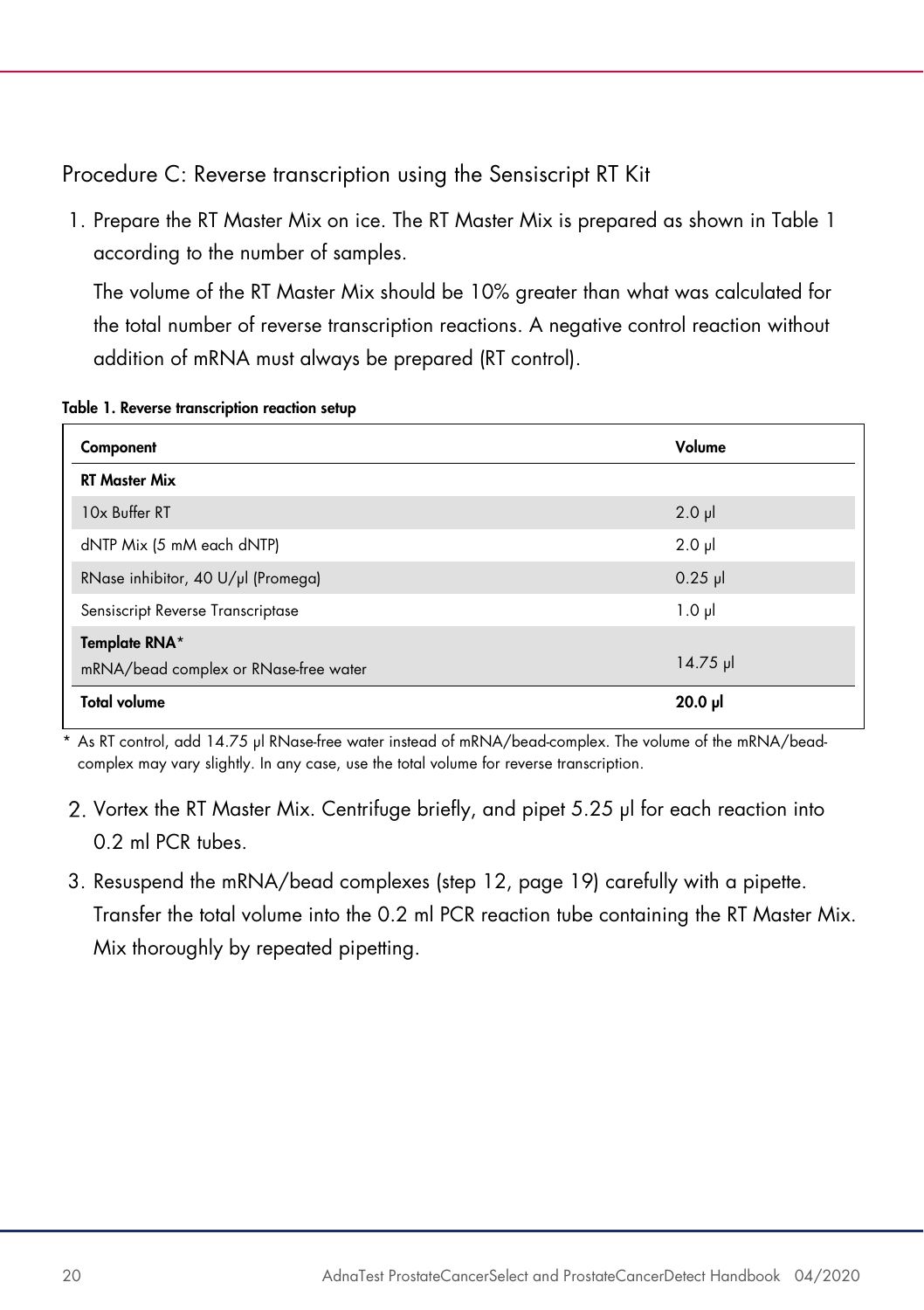#### 4. The cDNA is synthesized in a thermal cycler under the following conditions [\(Table 2\)](#page-20-0).

<span id="page-20-0"></span>

|  |  |  | Table 2. Reverse transcription program |  |
|--|--|--|----------------------------------------|--|
|--|--|--|----------------------------------------|--|

| Temperature    | Time     |
|----------------|----------|
| $37^{\circ}$ C | 60 min   |
| $93^{\circ}$ C | 5 min    |
| $4^{\circ}$ C  | $\infty$ |

5. Place reaction tubes with the cDNA on ice, or store at −30 to −15°C for a maximum of 4 weeks.

<span id="page-20-1"></span>Continue with ["Protocol: Multiplex PCR, Singleplex PCR, and Fragment Analysis"](#page-21-0), page [22.](#page-20-1)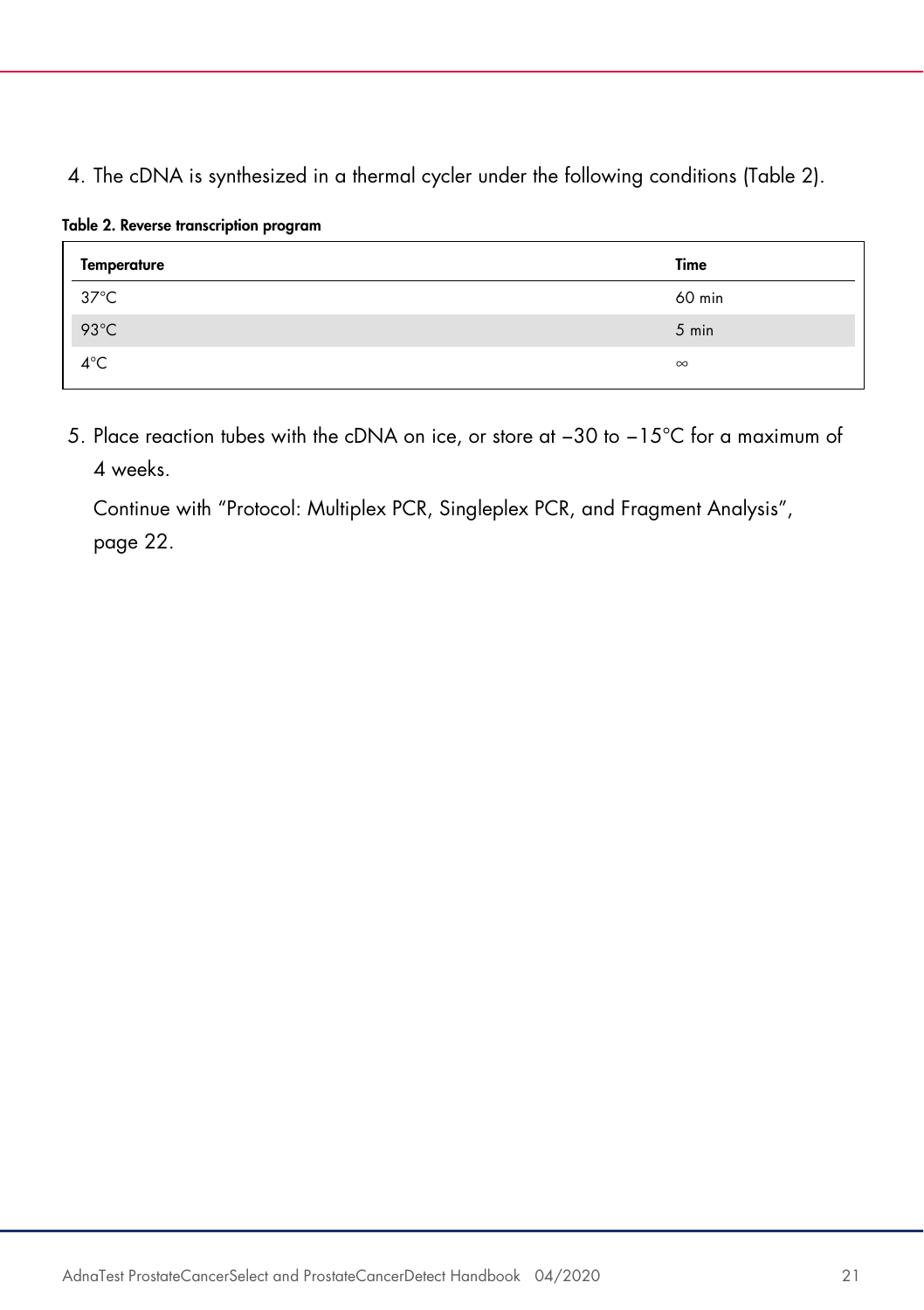# <span id="page-21-0"></span>Protocol: Multiplex PCR, Singleplex PCR, and Fragment Analysis

#### Important point before starting

Before beginning the procedure, read ["Important Notes"](#page-11-0) (page [12\)](#page-11-0).

#### Things to do before starting

 Thaw HotStarTaq Master Mix, AdnaTest PrimerMix ProstateDetect, AdnaTest Positive Control Prostate, AdnaTest PrimerMix AR-Detect, AdnaTest Positive Control AR, and RNase-free water. Vortex, centrifuge quickly, and store on ice.

#### Procedure A: Multiplex PCR (AdnaTest ProstateDetect)

1. Prepare the PCR Master Mix as shown in [Table 3](#page-21-1) according to the number of samples. The volume calculation of the PCR Master Mix should include at least 10% excess volume. Note that an AdnaTest Positive Control Prostate, RNase-free water as negative control, and the RT control must always be included.

| Component                              | Volume       |
|----------------------------------------|--------------|
| Multiplex PCR Master Mix               |              |
| HotStarTag Master Mix                  | $12.5$ $\mu$ |
| RNase-free water                       | $4.5$ pl     |
| PrimerMix ProstateDetect               | $4.0$ pl     |
| $cDNA$ or                              |              |
| RT control or                          | $4.0$ pl     |
| Negative control (RNase-free water) or |              |
| Positive control (C+), each:           |              |
| <b>Total volume</b>                    | $25.0$ pl    |

#### <span id="page-21-1"></span>Table 3. Preparation of the multiplex PCR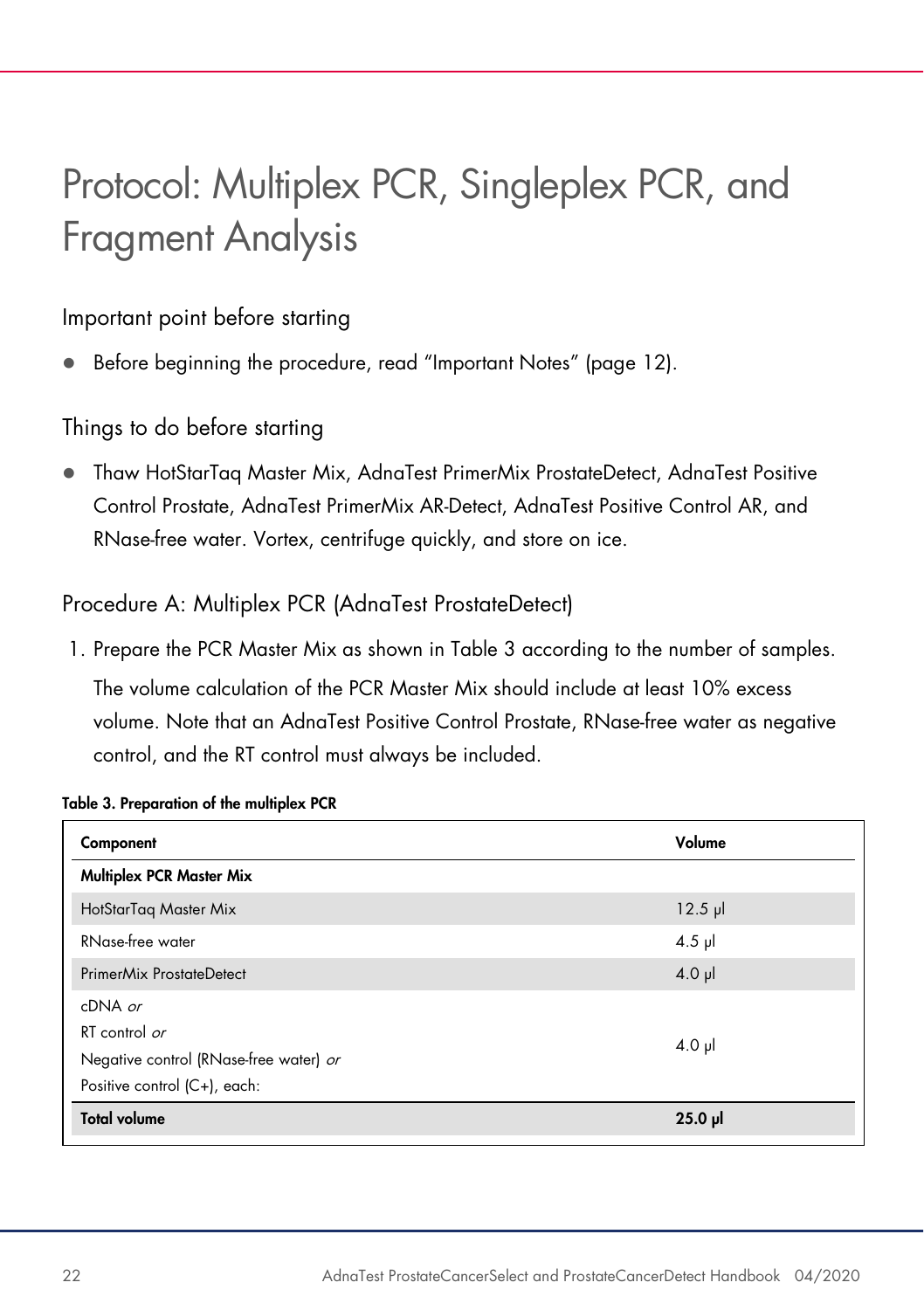2. For each preparation, dispense 21.0 µl of the PCR Master Mix into 0.2 ml PCR reaction tubes. Resuspend the cDNA/bead mix by pipetting, and add 4.0 µl of this to each reaction tube.

Note: For negative control, add 4.0 µl of RNase-free water instead of cDNA.

3. Use a thermal cycler for the PCR, following the program described in [Table 4.](#page-22-0) Run the thermal cycler with a ramp of 2°C/second. The PCR is performed with a total of 42 cycles.

|                            | Time            | <b>Temperature</b> |
|----------------------------|-----------------|--------------------|
| Initial activation step    | $15$ min        | $95^{\circ}$ C     |
| 3-step cycling (42 cycles) |                 |                    |
| Denaturation               | 30 <sub>s</sub> | 94 $\degree$ C     |
| Annealing                  | 30 <sub>s</sub> | $61^{\circ}$ C     |
| Extension                  | 30 <sub>s</sub> | $72^{\circ}$ C     |
| <b>Final extension</b>     | $10$ min        | $72^{\circ}$ C     |
| Cooling                    | $\infty$        | $4^{\circ}$ C      |

#### <span id="page-22-0"></span>Table 4. PCR cycling program

Procedure B: Singleplex PCR (AdnaTest AR-Detect)

- 4. Prepare the PCR Master Mix as shown in [Table 5](#page-23-0) according to the number of samples. The volume calculation of the PCR Master Mix should include at least 10% excess volume. Note that an AdnaTest Positive Control, RNase-free water as negative control, and the RT control must always be included.
- 5. For each preparation, dispense 21.0 µl of the PCR Master Mix into 0.2 ml PCR reaction tubes. Resuspend the cDNA/bead mix by pipetting, and add 4.0 µl of this to each reaction tube.

Note: For negative control, add 4.0 µl RNase-free water instead of cDNA.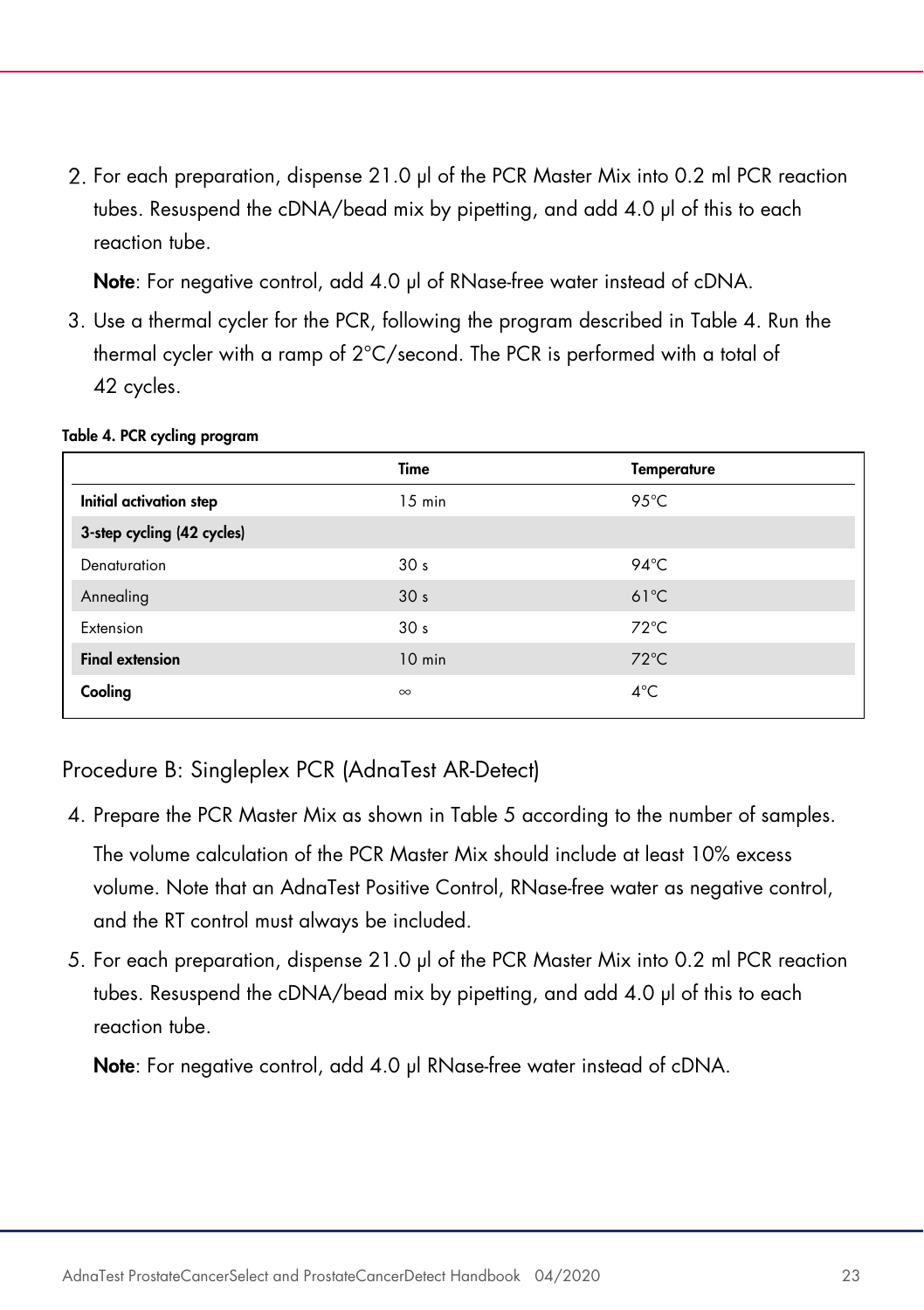#### <span id="page-23-0"></span>Table 5. Preparation of the singleplex PCR

| Component                                                                                            | Volume    |
|------------------------------------------------------------------------------------------------------|-----------|
| Singleplex PCR Master Mix                                                                            |           |
| HotStarTag Master Mix                                                                                | $12.5$ pl |
| RNase-free water                                                                                     | $4.5$ pl  |
| PrimerMix AR-Detect                                                                                  | $4.0$ pl  |
| $cDNA$ or<br>RT control or<br>Negative control (RNase-free water) or<br>Positive control (C+), each: | $4.0$ pl  |
| <b>Total volume</b>                                                                                  | $25.0$ pl |

6. Use a thermal cycler for the PCR following the program described in [Table 6.](#page-23-1) Run the thermal cycler with a ramp of 2°C/second. The PCR is performed with a total of 35 cycles.

#### <span id="page-23-1"></span>Table 6. PCR cycling program

|                            | Time             | <b>Temperature</b> |
|----------------------------|------------------|--------------------|
| Initial activation step    | $15 \text{ min}$ | $95^{\circ}$ C     |
| 3-step cycling (35 cycles) |                  |                    |
| Denaturation               | 30 <sub>s</sub>  | $94^{\circ}$ C     |
| Annealing                  | 30 <sub>s</sub>  | $60^{\circ}$ C     |
| Extension                  | 60 <sub>s</sub>  | $72^{\circ}$ C     |
| <b>Final extension</b>     | $10$ min         | $72^{\circ}$ C     |
| Cooling                    | $\infty$         | $4^{\circ}$ C      |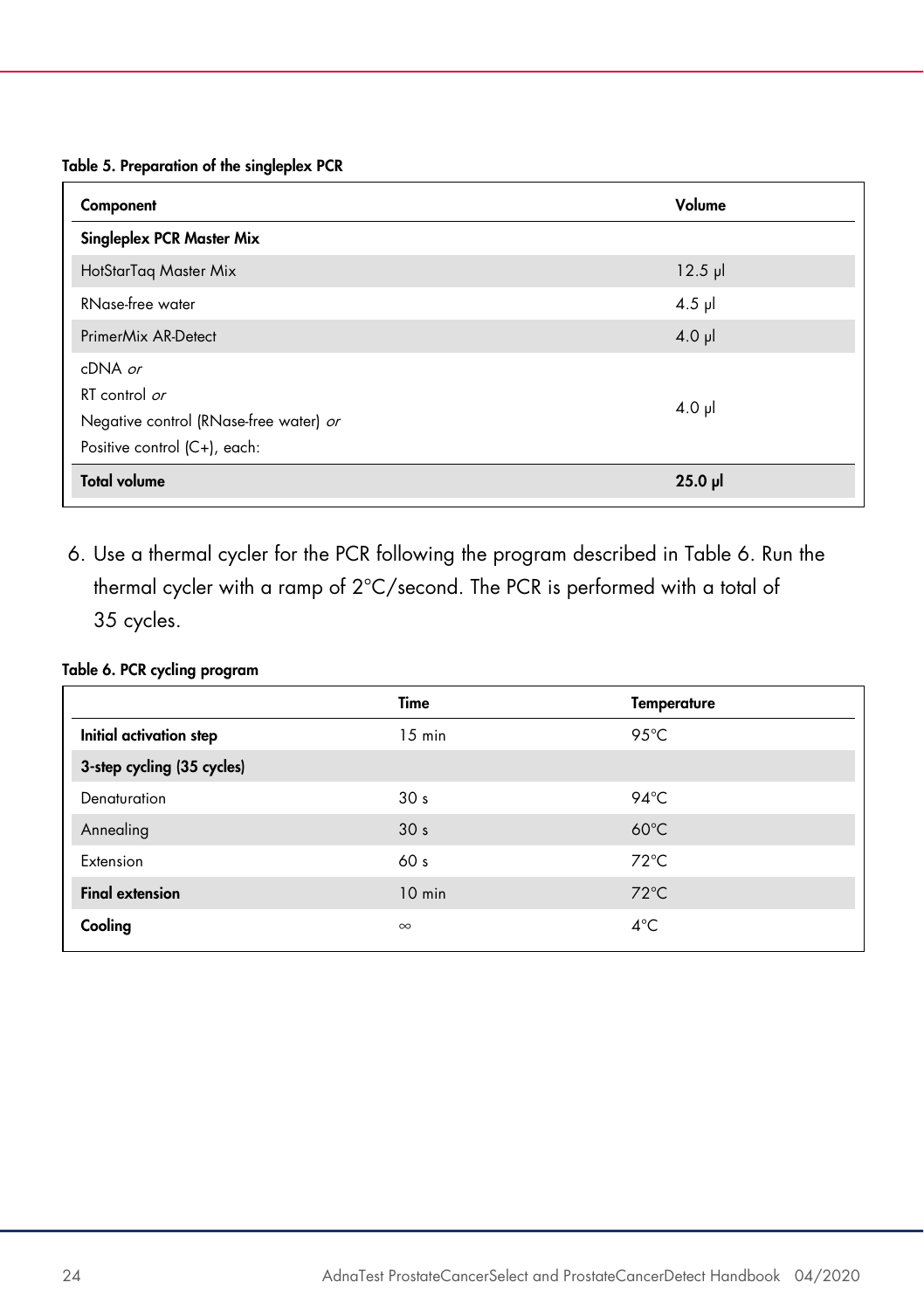#### Procedure C: Fragment analysis on the Agilent 2100 Bioanalyzer

Perform the analysis with the Agilent 2100 Bioanalyzer on a DNA 1000 LabChip®. Follow the instructions of the DNA 1000 LabChip manual and make sure that no beads are transferred into the LabChip. Magnetic beads in the gel may cause invalid results.

- 1. Start the Bioanalyzer software 2100 expert. Select Instrument (under Contexts) and then click the Assay button (next to Assay Selection).
- 2. Select Electrophoresis > DNA 1000 Series II.xsy. Prepare the chip and start the run.
- 3. For evaluation of the results, set a detection threshold:
	- 3a. Under Contexts, select Data and then click the Assay Properties tab. Select Global and Normal from the drop-down menu on the right.
	- $3b.$  Select **Sample Setpoints > Integrator > height threshold (FU)** and set this value to 0 (default value is 20) to detect all signals.

#### Analysis of the results for AdnaTest ProstateDetect

The test is considered positive if a PCR fragment of at least 1 tumor-associated transcript (PSMA, PSA, or EGFR) is clearly detected.

Using the Agilent 2100 Bioanalyzer, peaks with a concentration  $\geq 0.10$  ng/ul are positive [\(Figure 3\)](#page-25-0).

The fragment of the control gene actin must be detected in all patient samples (internal PCR control). An actin signal provides a positive control for successful cell separation, reverse transcription and multiplex PCR. Negative control and RT control samples must not show any bands larger than 80 base pairs (primer–dimers).

A fragment larger than 900 bp indicates contamination with genomic DNA. The separation process was not successful and the results are invalid in this case.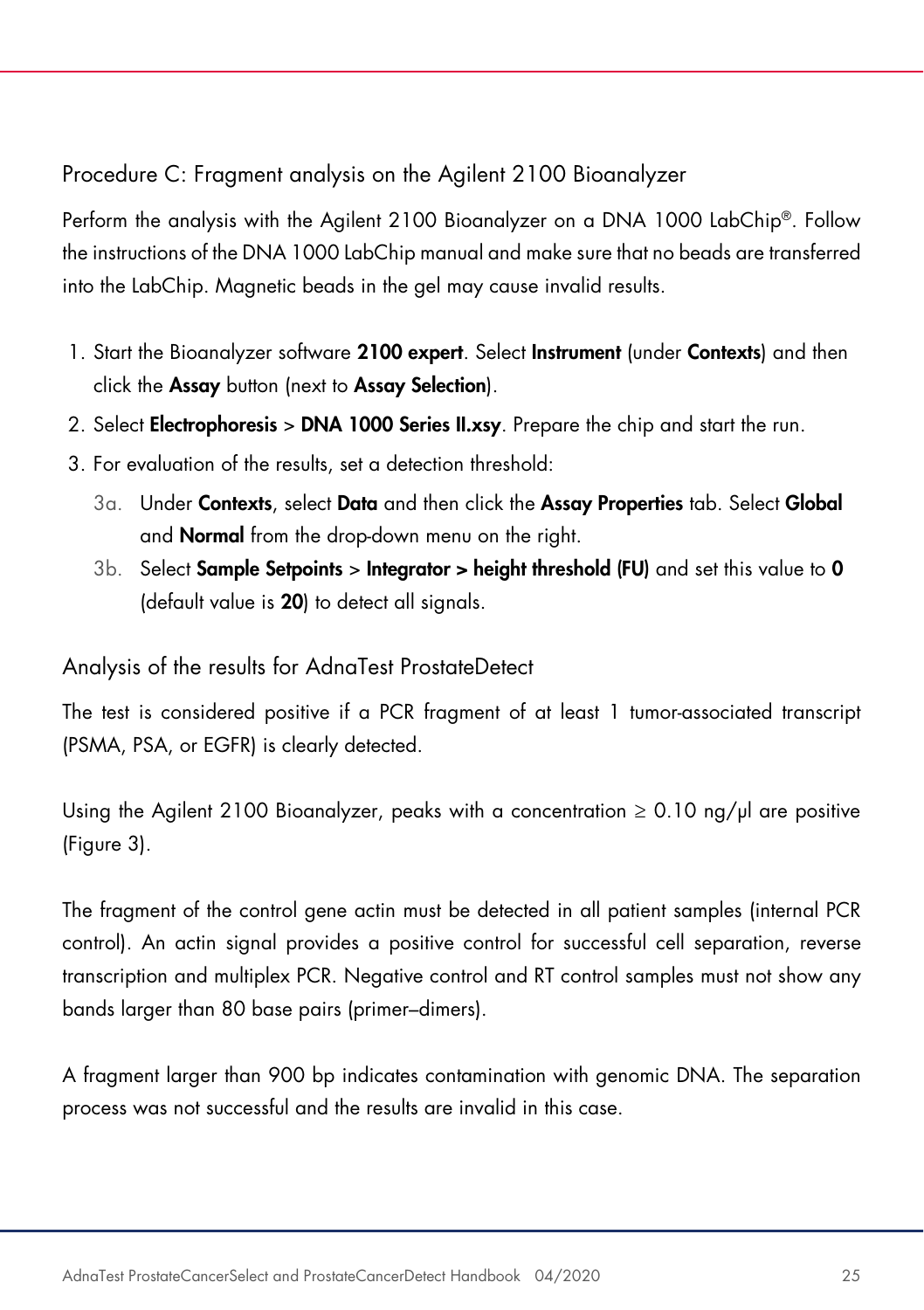Important: If the protocol is not followed exactly, this may result in false-negative or falsepositive results.

support.qiagen.com.



<span id="page-25-0"></span>Figure 3. AdnaTest ProstateCancerDetect results of multiplex PCR samples analyzed with an Agilent 2100 Bioanalyzer. The first lane shows the DNA size standard (DNA-Ladder). Sample 1 is positive for EGFR, sample 2 is positive for PSMA and PSA, and sample 3 is positive for PSMA, PSA, and EGFR. Sample 4 is negative. Actin is detected in samples 1–4. The PCR negative (C−) and positive control (C+) are shown in the last 2 lanes.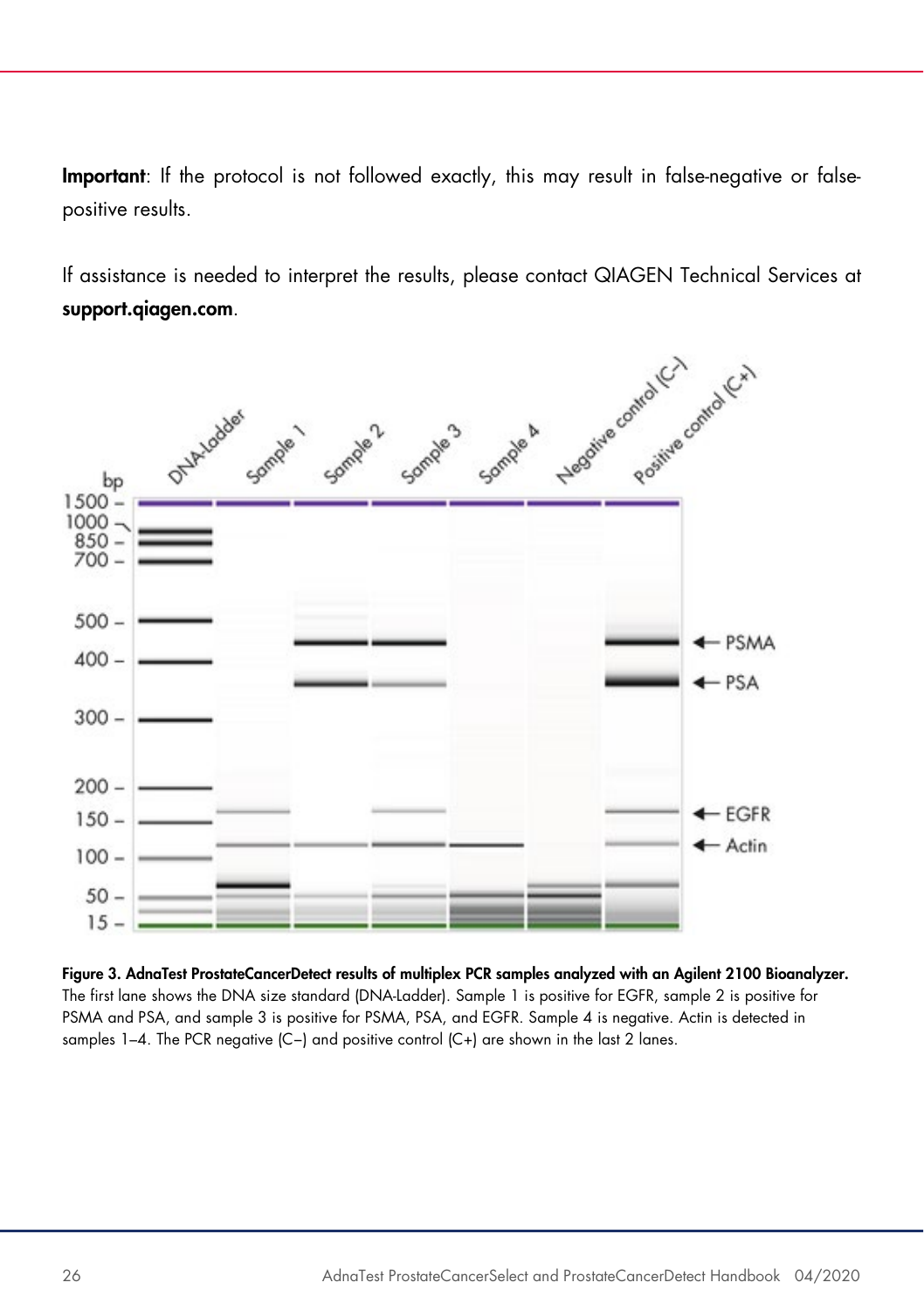<span id="page-26-1"></span>Analysis of the results for AdnaTest AR-Detect

If you are using the Agilent 2100 Bioanalyzer, peaks with a concentration ≥0.15 ng/µl for AR are positive [\(Figure 4\)](#page-26-0).



<span id="page-26-0"></span>Figure 4. AdnaTest ProstateCancerDetect results of singleplex PCR samples. The first lane shows the DNA size standard (DNA-Ladder). Samples 1–3 and sample 5 are positive for AR. Sample 4 is negative. The PCR negative (C−) and positive control (C+) are shown in the last 2 lanes.

The fragment of the control gene actin must be detected in all patient samples (internal PCR control). An actin signal provides a positive control for a successful cell separation, reverse transcription, and singleplex PCR. The negative control and the RT control samples must not show any bands larger than 80 base pairs (primer–dimers).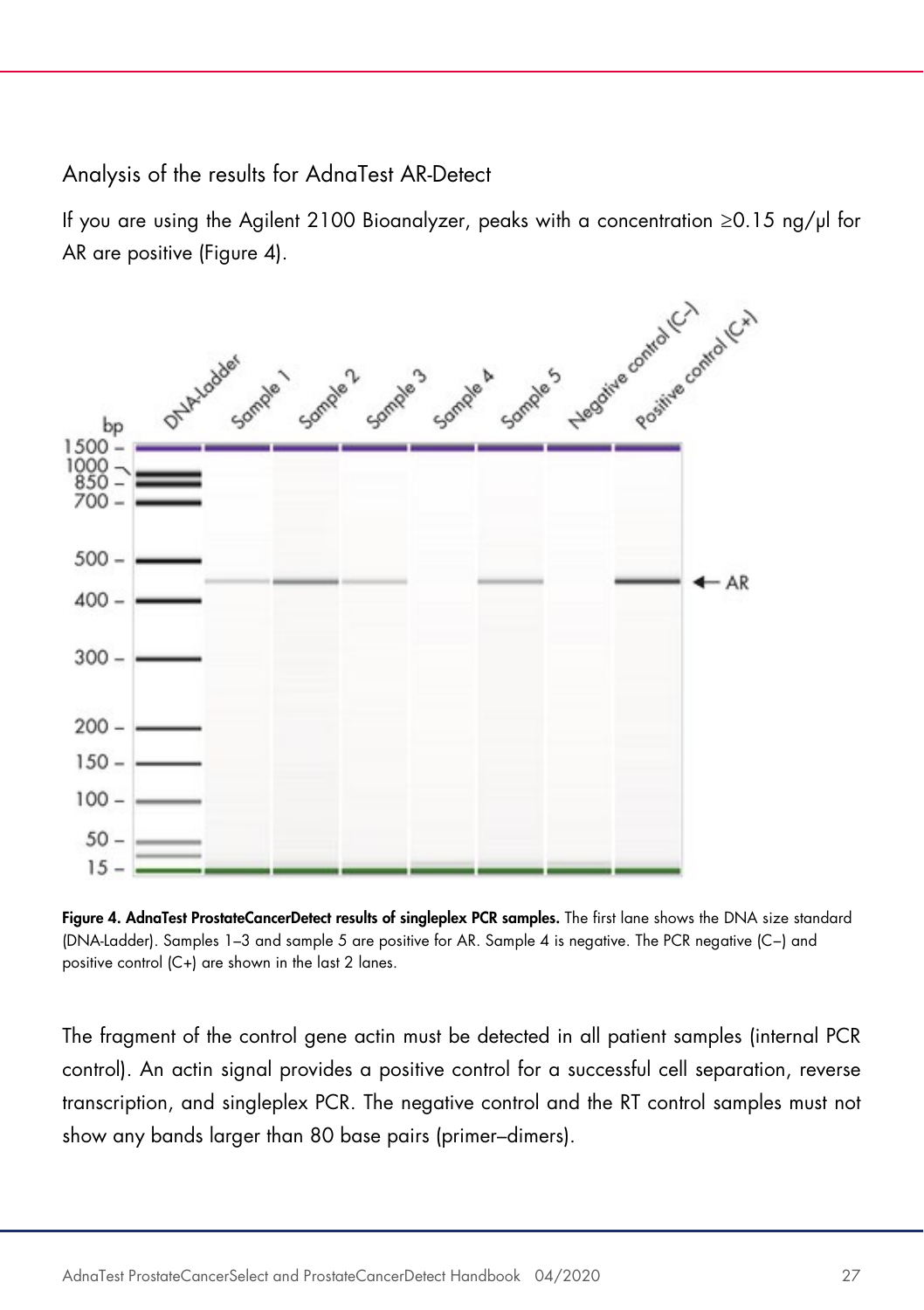A fragment larger than 900 bp indicates contamination with genomic DNA, suggesting that a problem occurred during cell separation. The results are invalid in this case.

Important: If the protocol is not followed exactly, this may result in false-negative or falsepositive results.

If assistance is needed to interpret the results, please contact QIAGEN Technical Services at support.qiagen.com.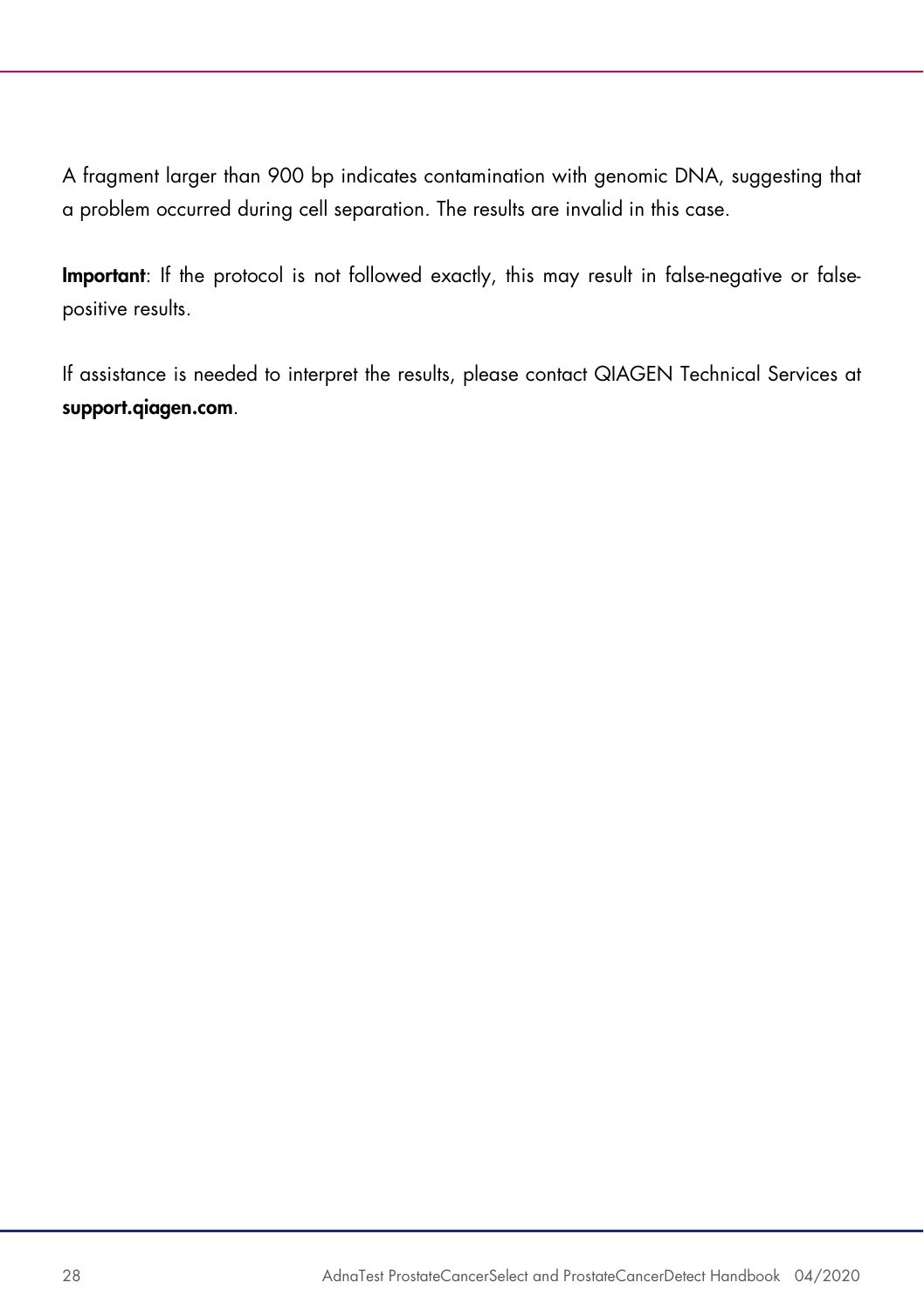### <span id="page-28-0"></span>Troubleshooting guide

For more information, see also the Frequently Asked Questions page at our Technical Support Center: www.qiagen.com/FAQ/FAQList.aspx. The scientists in QIAGEN Technical Services are always happy to answer any questions you may have about either the information and/or protocols in this handbook or sample and assay technologies (for contact information, visit www.qiagen.com).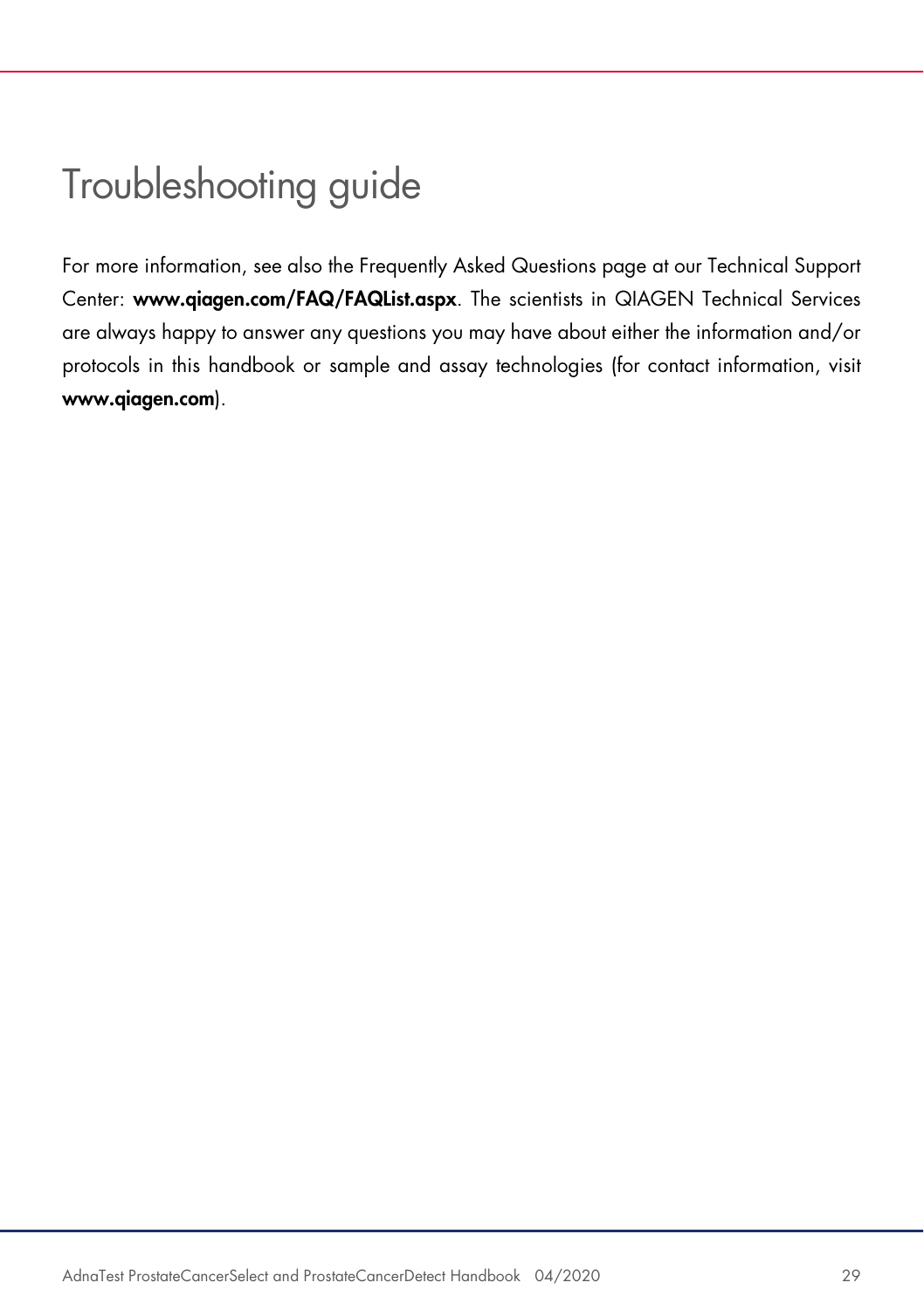### <span id="page-29-0"></span>Ordering Information

| Product                                 | <b>Contents</b>                                                                                                                                                                             | Cat. no. |
|-----------------------------------------|---------------------------------------------------------------------------------------------------------------------------------------------------------------------------------------------|----------|
| AdnaTest<br>ProstateCancerSelect        | For isolation of CTCs and the subsequent extraction of<br>mRNA from human whole blood for 12 preparations                                                                                   | 395032   |
| AdnaTest<br><b>ProstateCancerDetect</b> | RT-PCR kit for detection of prostate-cancer-associated<br>gene expression in enriched tumor cells                                                                                           | 396032   |
| <b>Related products</b>                 |                                                                                                                                                                                             |          |
| AdnaTube                                | 12 sample tubes containing EDTA. Use only with<br>anticoagulated blood collected in A-CDA blood<br>collection tubes from BD                                                                 | 399932   |
| AdnaMag-L                               | Magnetic rack for 8 tubes, 15 ml                                                                                                                                                            | 399921   |
| AdnaMag-S                               | Magnetic rack for 8 tubes, 1.5 ml                                                                                                                                                           | 399911   |
| Sensiscript RT Kit<br>(50)              | For 50 reverse-transcription reactions:* Sensiscript<br>Reverse Transcriptase, 150 µl 10x Buffer RT, 100 µl<br>dNTP Mix (contains 5 mM each dNTP), 1.1 ml<br>RNase-free water               | 205211   |
| HotStarTaq Master<br>Mix Kit (250 U)    | 3 x 0.85 ml HotStarTaq Master Mix (contains 250<br>units HotStarTaq DNA Polymerase, PCR Buffer with<br>3 mM MgCl <sub>2</sub> , and 400 µM of each dNTP) and 2 x<br>1.7 ml RNase-free water | 203443   |

\* The Sensiscript RT Kit (50) is sufficient for only 25 samples using AdnaTest ProstateCancerDetect because twice the volume is required for each reaction.

For up-to-date licensing information and product-specific disclaimers, see the respective QIAGEN kit handbook or user manual. QIAGEN kit handbooks and user manuals are available at www.qiagen.com or can be requested from QIAGEN Technical Services or your local distributor.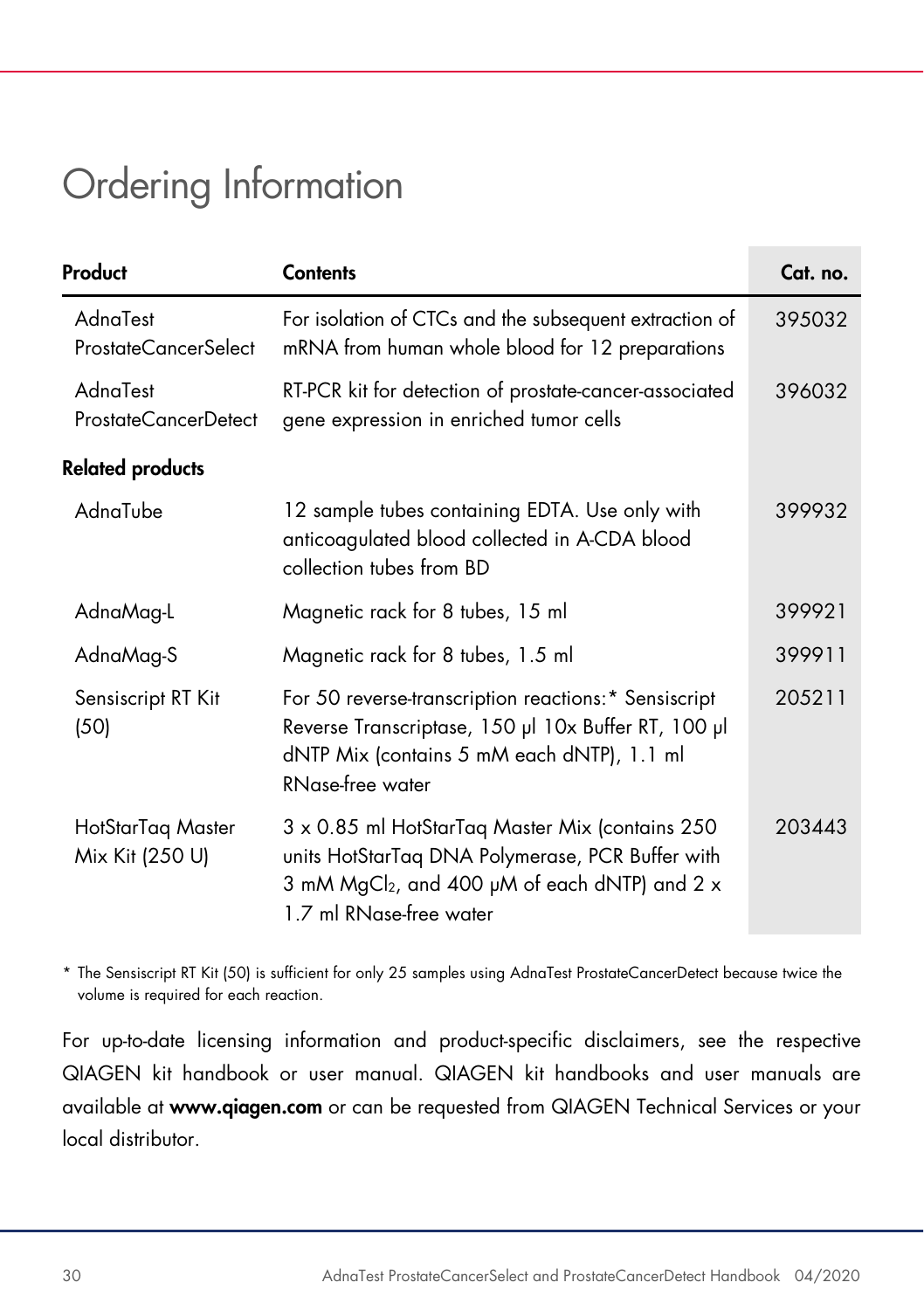### <span id="page-30-0"></span>Document Revision History

| Date    | Changes                                                                                                                                                                                                                                                                                                                                                                                                                                                                                                                                                                                             |
|---------|-----------------------------------------------------------------------------------------------------------------------------------------------------------------------------------------------------------------------------------------------------------------------------------------------------------------------------------------------------------------------------------------------------------------------------------------------------------------------------------------------------------------------------------------------------------------------------------------------------|
| 03/2017 | Initial release                                                                                                                                                                                                                                                                                                                                                                                                                                                                                                                                                                                     |
| 04/2020 | Increased volume of Oligo(dT) <sub>25</sub> Beads in the AdnaTest ProstateCancerDetect to 355 µl,<br>from the previous 280 µl. Replaced handbooks with quick-start protocols in kit contents.<br>Removed statement that license from Hoffmann-La Roche AG, Basel, is required to use<br>AdnaTest ProstateCancerDetect, because that patent has expired. In "Analysis of the<br>results for AdnaTest AR-Detect", added statement that a fragment larger than 900 bp<br>indicates contamination with genomic DNA. In "Sample preparation", changed blood<br>storage temperature to 2-8°C, from 4-8°C. |

#### Limited License Agreement for AdnaTest ProstateCancerSelect and AdnaTest ProstateCancerDetect

Use of this product signifies the agreement of any purchaser or user of the product to the following terms:

- 1. The product may be used solely in accordance with the protocols provided with the product and this handbook and for use with components contained in the kit only. QIAGEN grants no license under any of its intellectual property to use or incorporate the enclosed components of this kit with any components not included<br>within this kit except as described in the protocols provided these additional protocols have been provided by QIAGEN users for QIAGEN users. These protocols have not been thoroughly tested or optimized by QIAGEN. QIAGEN neither guarantees them nor warrants that they do not infringe the rights of third-parties.
- 2. Other than expressly stated licenses, QIAGEN makes no warranty that this kit and/or its use(s) do not infringe the rights of third-parties.
- 3. This kit and its components are licensed for one-time use and may not be reused, refurbished, or resold.
- 4. QIAGEN specifically disclaims any other licenses, expressed or implied other than those expressly stated.
- 5. The purchaser and user of the kit agree not to take or permit anyone else to take any steps that could lead to or tacilitate any acts prohibited above. QIAGEN<br>may enforce the prohibitions of this Limited License Agreeme action to enforce this Limited License Agreement or any of its intellectual property rights relating to the kit and/or its components.

For updated license terms, see www.qiagen.com.

Trademarks: QIAGEN®, Sample to Insight®, HotStarTaq®, Sensiscript® (QIAGEN Group); Agilen®, Bioanalyzer® (Agilent Technologies, Inc.); LabChip® (Caliper Life<br>Sciences, Inc.); RNasin® (Promega Corporation); Sarstedt®, S-Mon trademarks, etc. used in this document, even when not specifically marked as such, are not to be considered unprotected by law.

04/2020 HB-2410-002 © 2020 QIAGEN, all rights reserved.